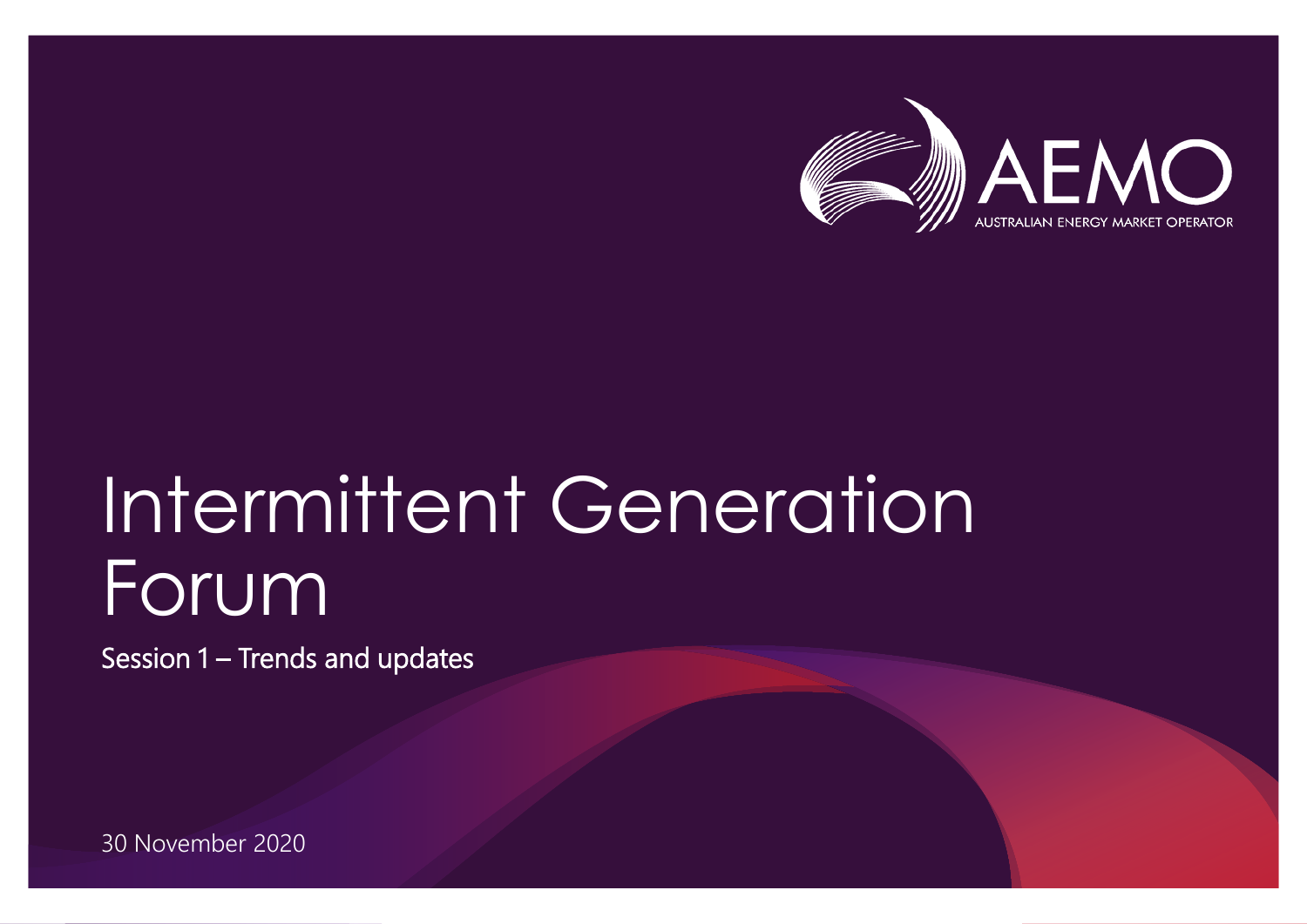# Welcome and Introduction

Michael Gatt Chief Operations Officer

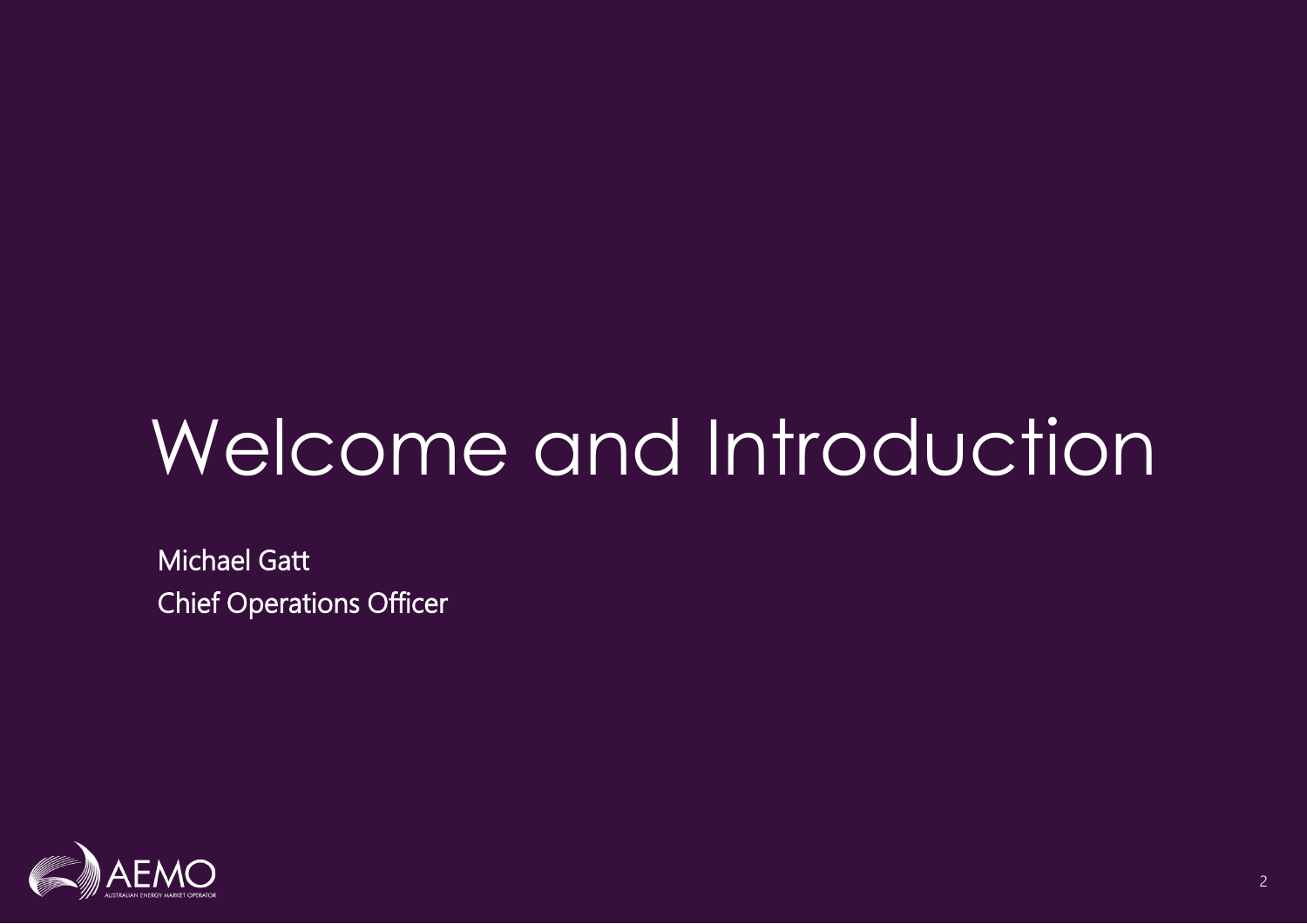## Our facilitators



3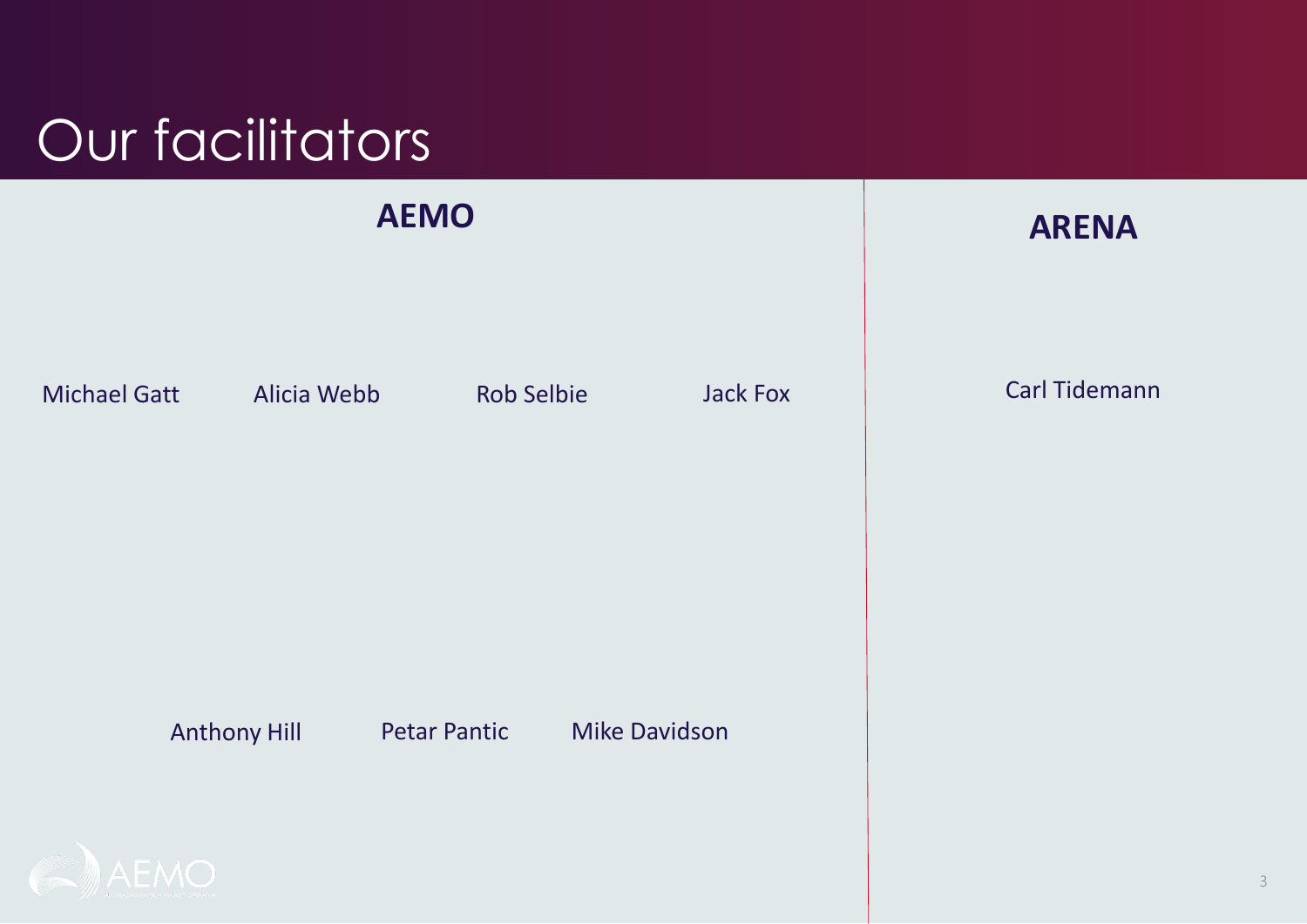### Agenda

| Time (ADST)           | Duration (min) | Item                                                                        | Presenter                              |
|-----------------------|----------------|-----------------------------------------------------------------------------|----------------------------------------|
| $9.30$ am $-9.35$ am  | 5              | Welcome and Introduction                                                    | <b>Michael Gatt</b>                    |
| $9.35$ am $-9.45$ am  | 10             | Synopsis – Variable Renewable Energy (VRE)<br>trends                        | Anthony Hill                           |
| $9.45$ am $-10.20$ am | 35             | AWEFS/ASEFS and self-forecasting updates<br>since previous forum (Mar 2020) | Petar Pantic<br>Rob Selbie<br>Jack Fox |
| $10.20$ am - 10.40 am | 20             | <b>Other business</b>                                                       | Anthony Hill<br>Jack Fox               |
| $10.40$ am - 11.10 am | 30             | <b>ARENA self-forecasting update</b>                                        | Carl Tidemann                          |
| $11.10am - 11.25 am$  | 15             | <b>Questions and discussion</b>                                             |                                        |

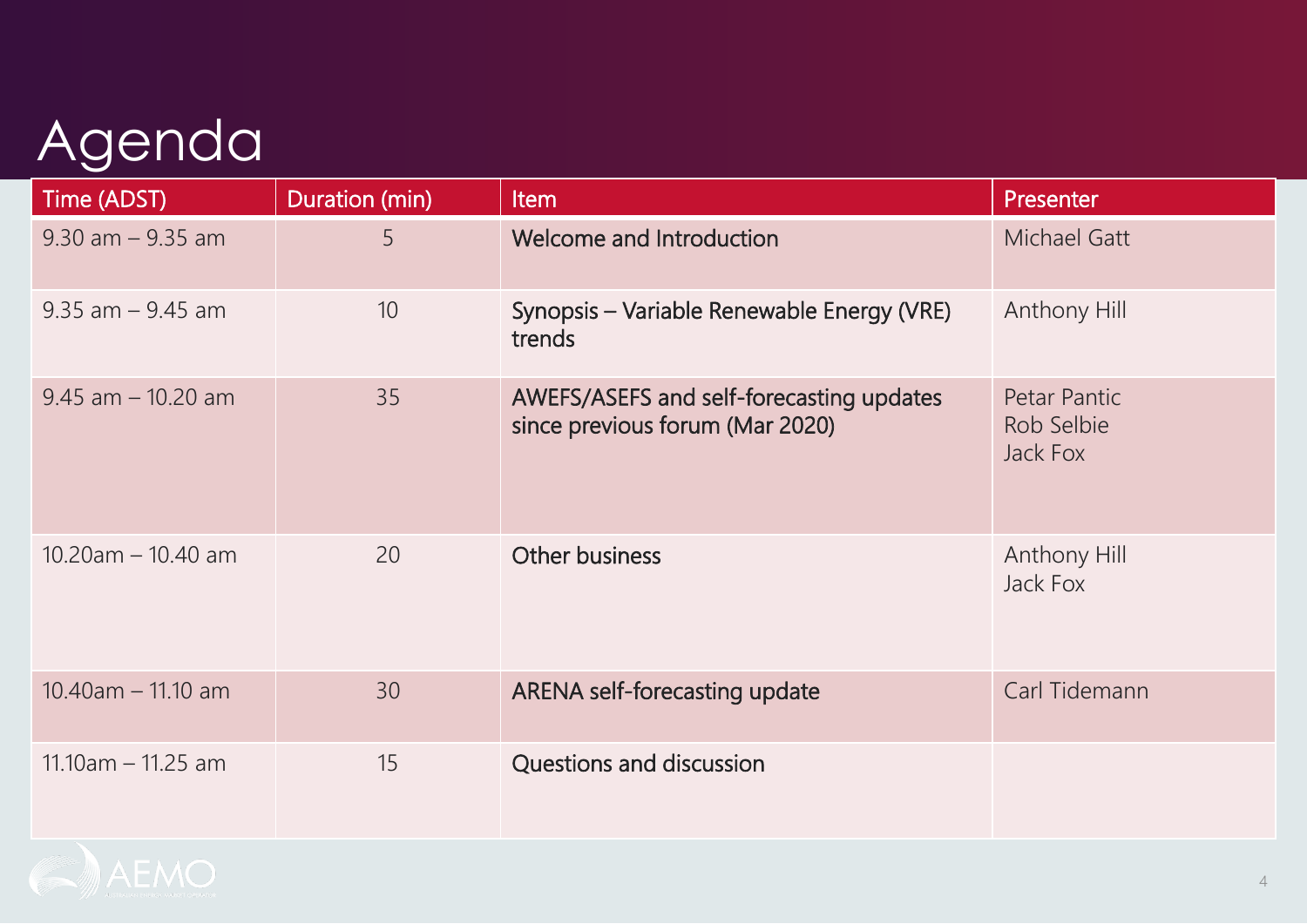#### **Forum** objectives for Session 1

- Inform stakeholders on:
	- o AWEFS/ASEFS and self-forecasting enhancements since last forum in March 2020.
	- o Planned updates to wind and solar energy processes.
- Seek stakeholders' feedback on prospective system enhancements.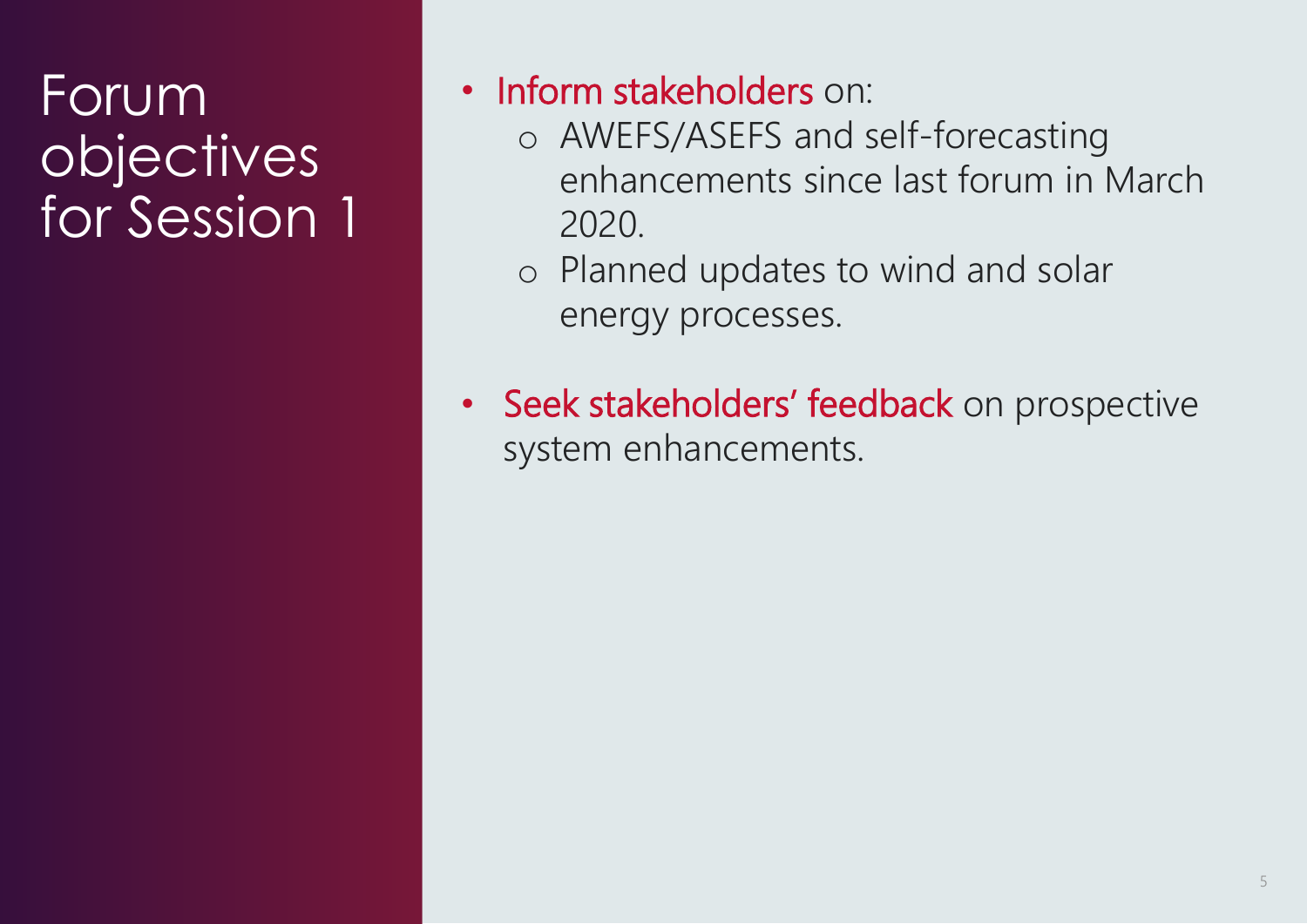## Synopsis – Variable Renewable Energy (VRE) trends

Anthony Hill – Operational Forecasting

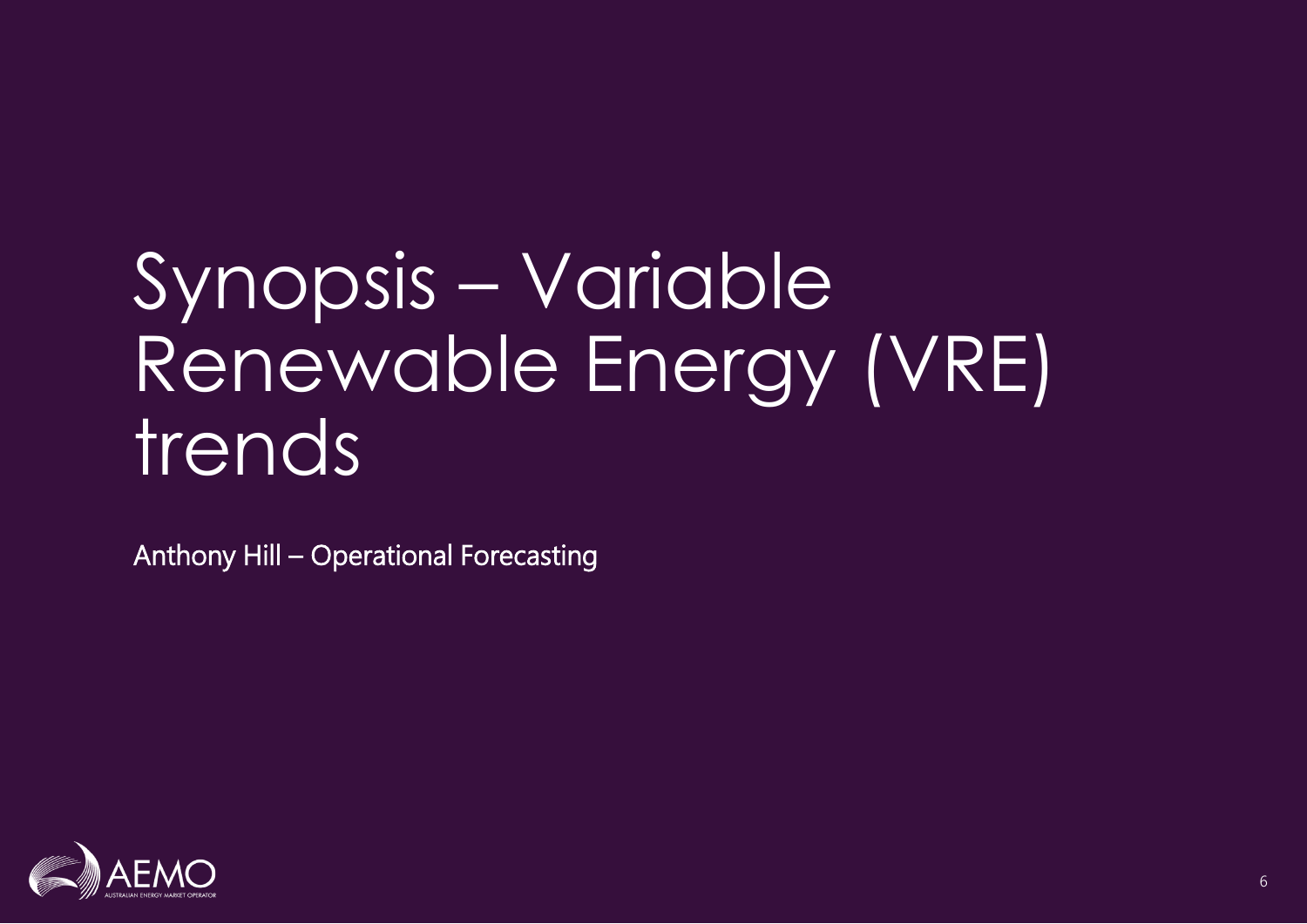#### Background – Growth and successes



\*Semi-scheduled + non-scheduled wind and solar generators. 7 ^As of 25 Nov 2020.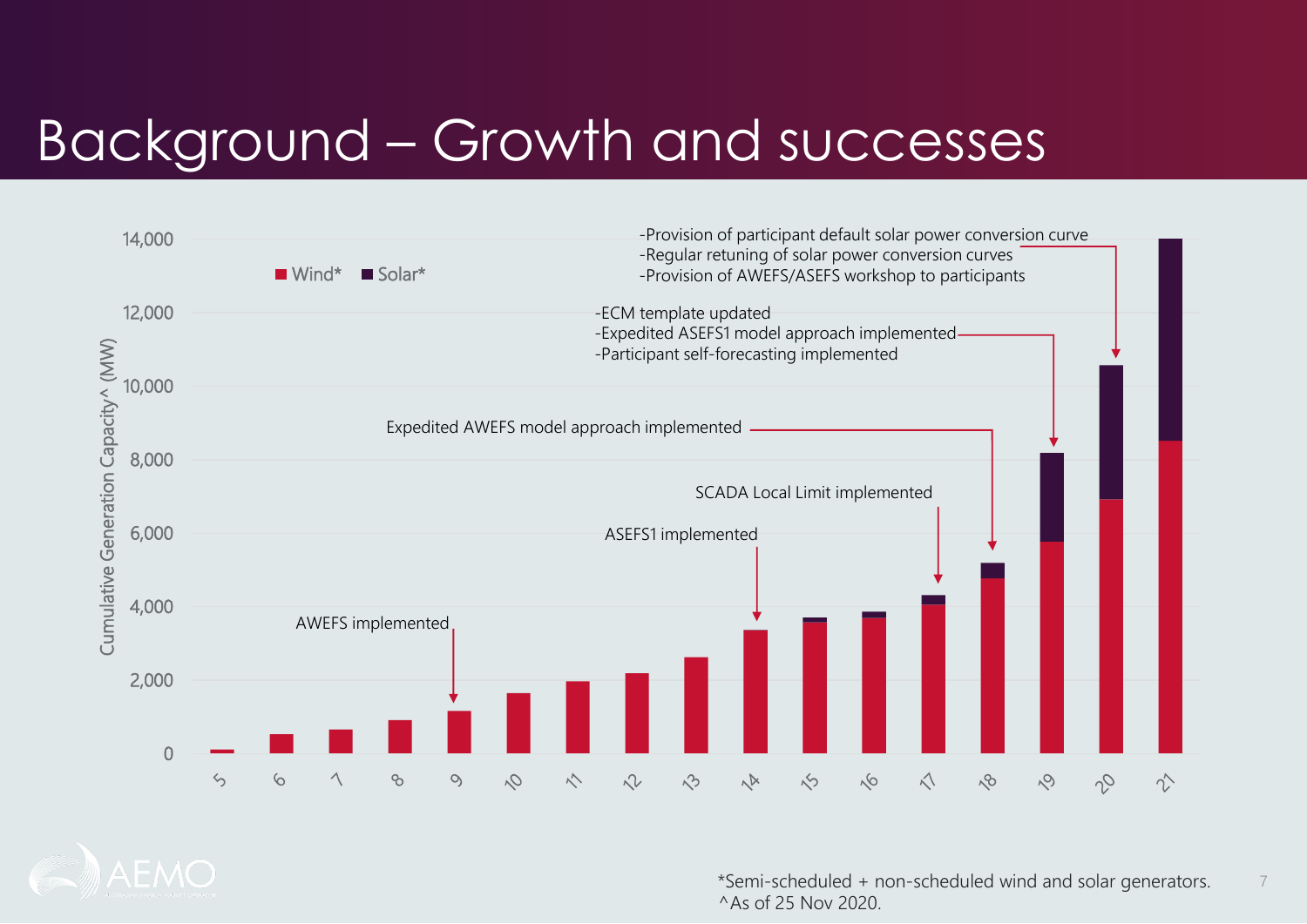#### Current status and challenges

• The NEM currently has ~13GW of wind and solar capacity – this is comprised of 75 wind farms and 61 solar farms.



Reference: AEMO 2020 Integrated System Plan

• To facilitate more variable renewable energy in the grid, current and emerging challenges will need to be overcome.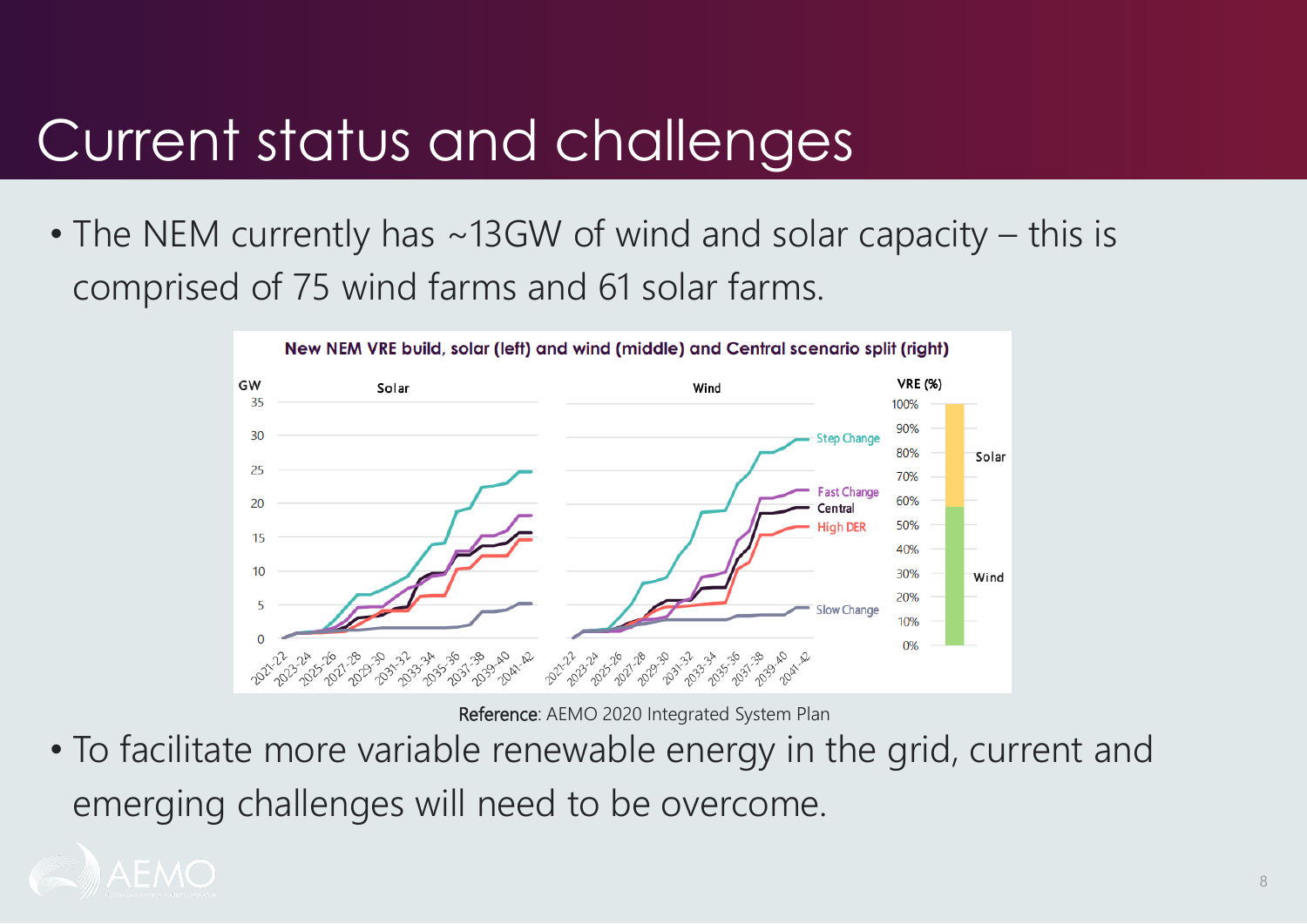#### The changing conditions that challenge Operational Forecasting

Forecasting errors and uncertainties need to be kept to the absolute minimum possible given these changing conditions

> The share of VRE generation where the fuel source is the weather continues to increase rapidly, compounded by the closure of scheduled generators

> > This is leading to a greater reliance on quality forecasts of demand and VRE supply in order to perform market and power system functions

The nature of grid-demand is rapidly changing due to the uptake of behind-the-meter DER (rooftop PV, batteries, EV etc) changing the nature and shape of demand that must be supplied by the grid

> These forecasts (both demand and VRE) are reliant on weather forecasts which are subject to inaccuracies due to the inherent chaotic nature of the weather

> > The increasingly complex and rapidly changing energy system means preparation needs to be made for imposed and disruptive change. Operational Forecasting must be enabled to transform processes, tools and systems to rapidly evolve our existing forecast solutions and create new types of forecasts to meet new demands

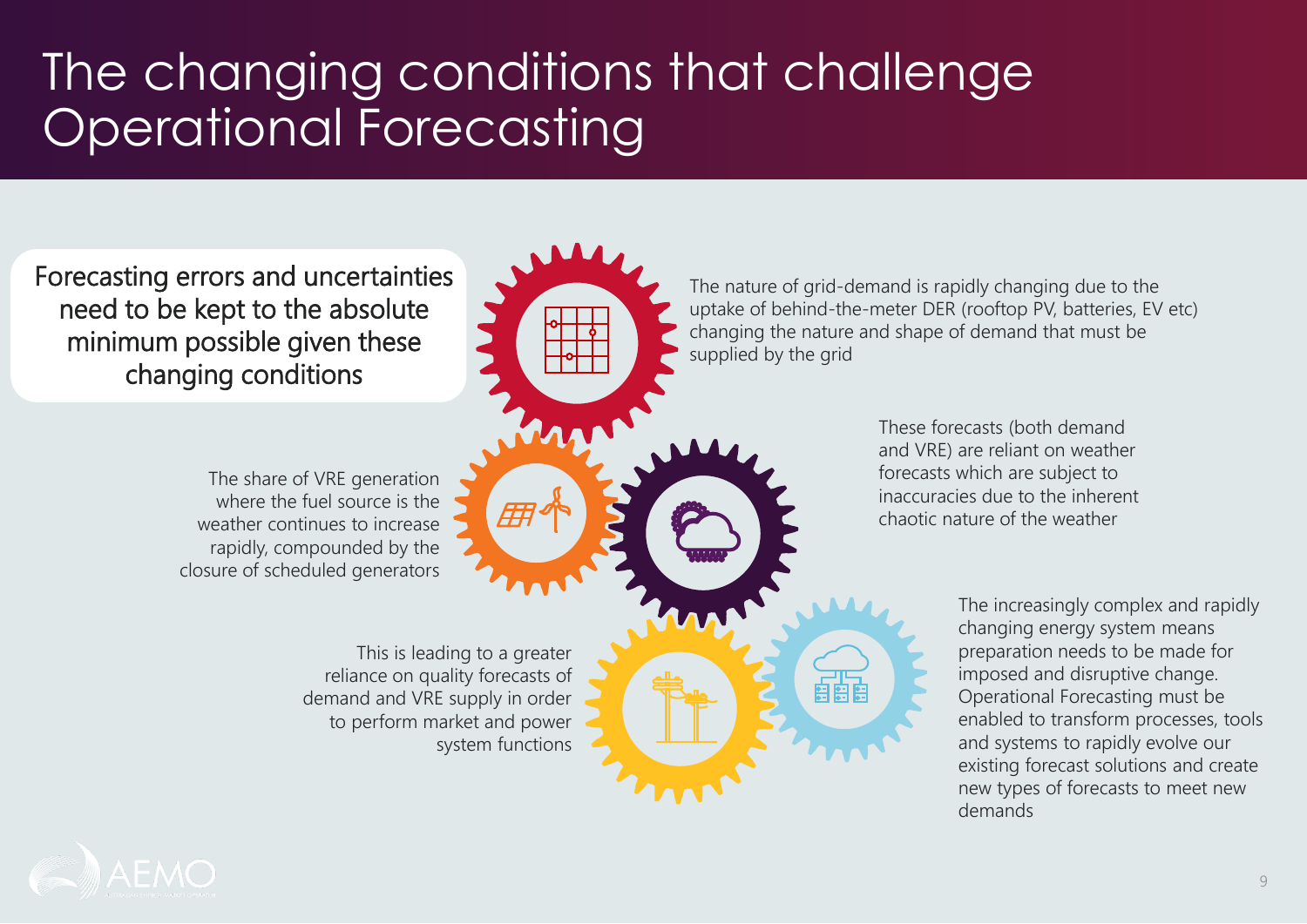#### Current status and challenges

- Current challenges facing the industry are:
	- oForecasting generation during infrequent events such as storms causing extreme wind speeds, dust storms or extreme ambient temperature conditions.
	- oManaging the cumulative deviations of output during critical events such as lowdemand periods, separation events, low reserve periods.
	- oManaging the effects of large non-scheduled wind generation.
	- oEnsuring generators can be contacted 24/7 by the AEMO Control Room and immediately implement instructions.
	- oManaging the impact of bushfires on network availability and reduced solar generation (large scale and rooftop PV)

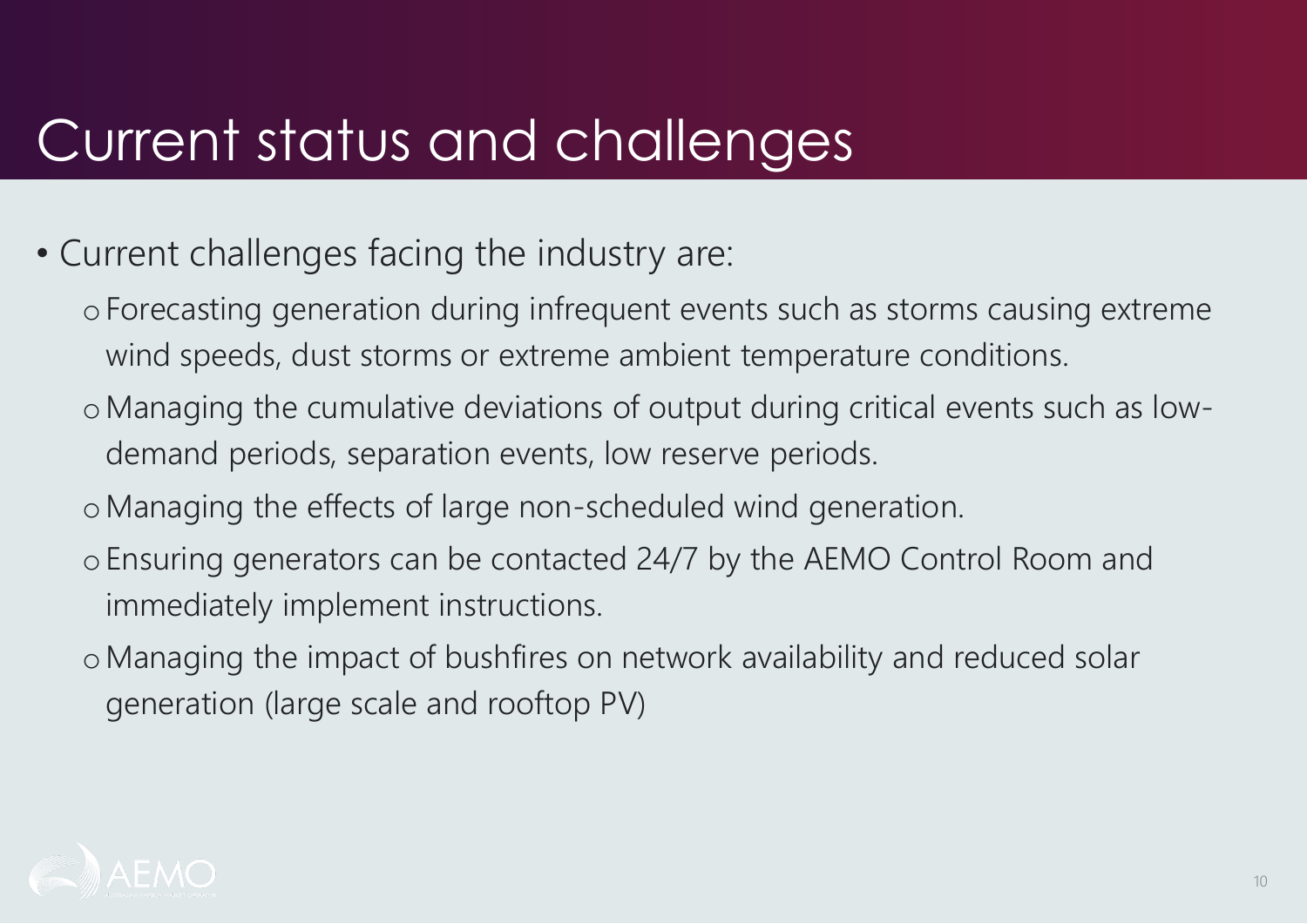### Emerging and future

- Hybrid sites with co-optimisation
- Active participation and forward looking
	- oUnderstanding the external factors influencing plant capability and actively managing its output.
	- oSelf-forecasting in longer-term timeframes.
	- oAuto-bidding.
- Primary Frequency Response
	- oMandatory requirement for all scheduled and semi-scheduled generators.
	- oSupports the secure operation of the power system by responding automatically to changes in power system frequency.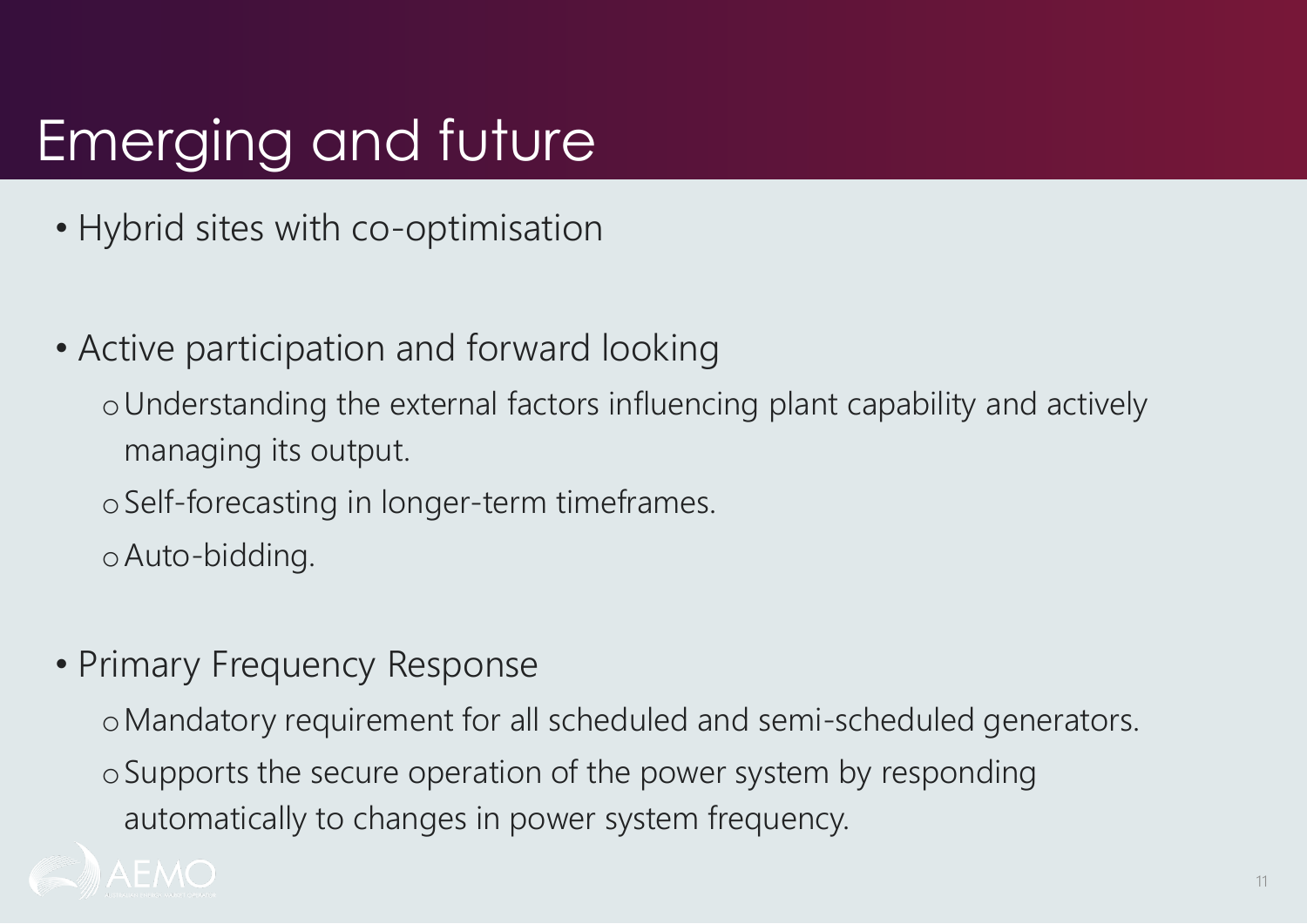## AWEFS/ASEFS and selfforecasting updates since previous forum (March 2020)

Petar Pantic Rob Selbie Jack Fox

Operational Forecasting

 $\mathcal{L}_\text{max}$  , where  $\mathcal{L}_\text{max}$  is the set of the set of the set of the set of the set of the set of the set of the set of the set of the set of the set of the set of the set of the set of the set of the set of the se

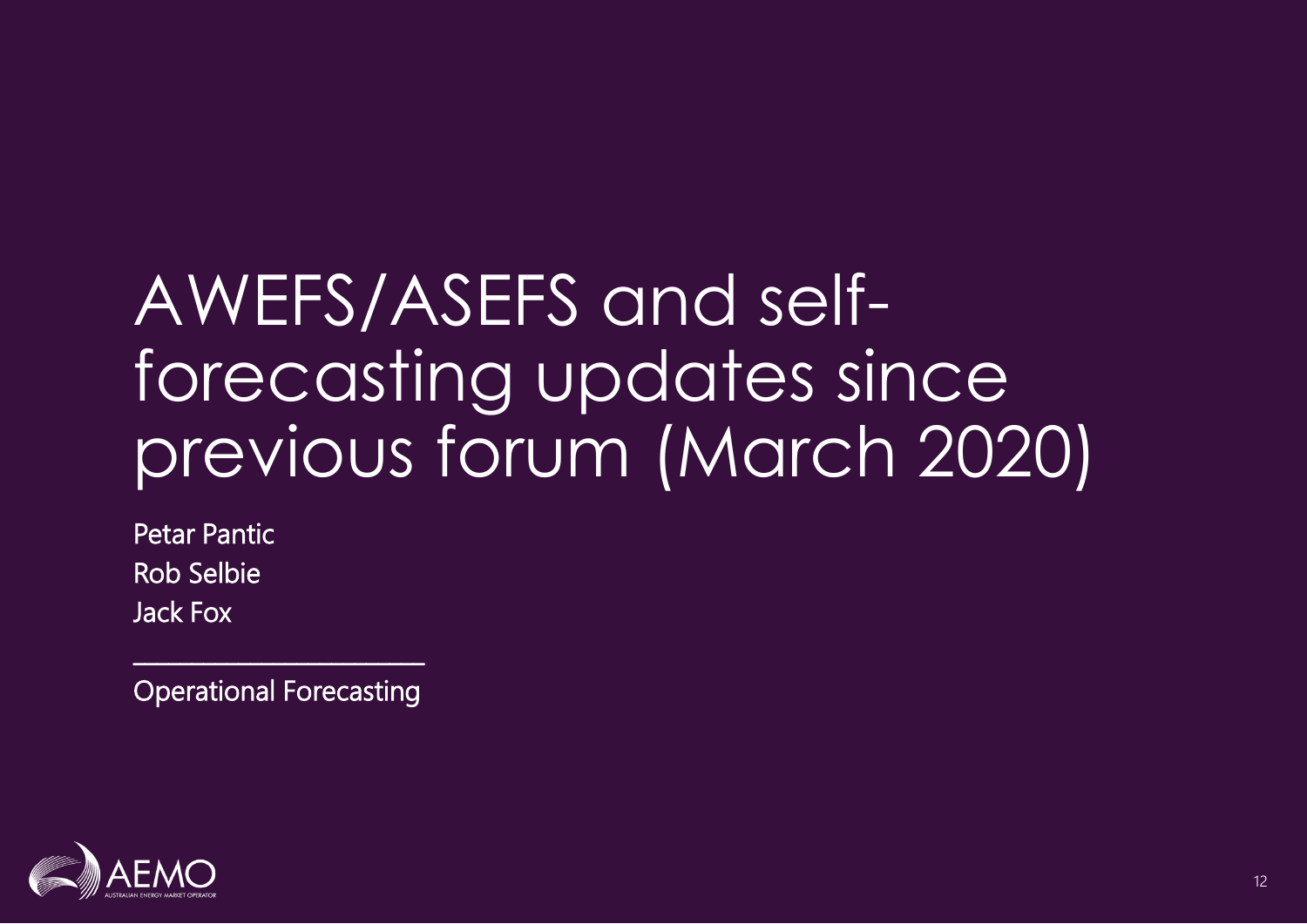#### Removal of Pre-dispatch UIGF blending in the Dispatch UIGF

- The AWEFS/ASEFS Dispatch forecast model was originally designed to incorporate a minor blending component of the Pre-dispatch UIGF  $(\sim 7\%)$ .
- This blending was originally intended to improve the accuracy of the Dispatch UIGF by providing a leading indicator of farm output.
- The Pre-dispatch UIGF is calculated using Numerical Weather Prediction (NWP) data in conjunction with intermittent generation availability entered in the EMMS Portal.

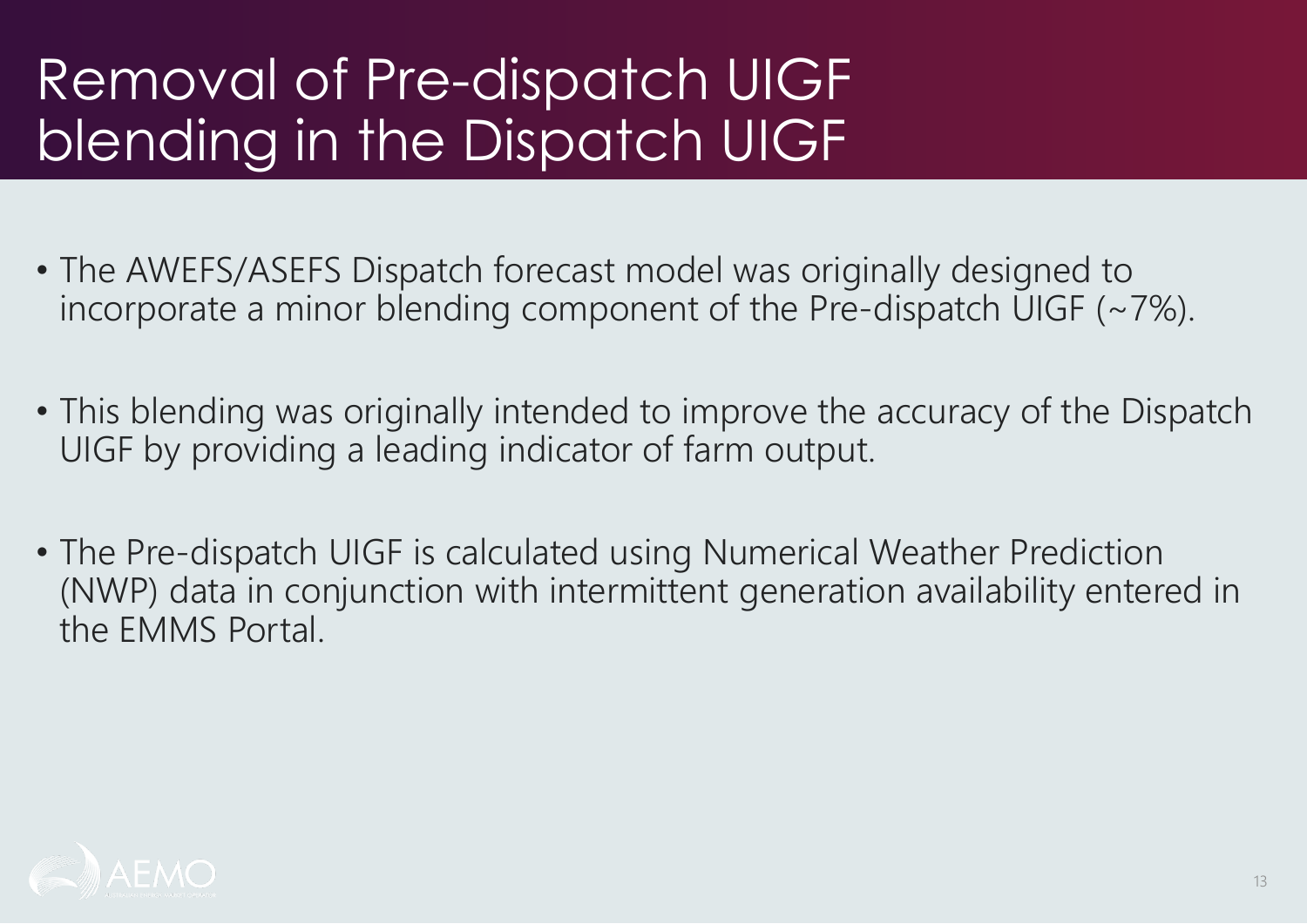#### Removal of Pre-dispatch UIGF blending in the Dispatch UIGF

- AEMO reviewed the effectiveness of this blending and concluded the blending feature is ineffective due to a number of issues which were not originally foreseen. These include:
	- o dispatch constraints limiting the number of Inverters/Turbines connected which are not reflected in EMMS Portal availability.
	- o network runback schemes not modelled in constraints, leading to differences in actual farm availability and EMMS Portal availability.
	- o differences in NWP wind speeds and actual site wind speed, particularly at low wind speeds, leading to a >0MW Pre-dispatch forecast whilst generation is 0MW.
	- o A greater number of semi-scheduled generators not reflecting actual availability in the EMMS Portal.
- Increased frequency of the above instances results in the Pre-dispatch UIGF differing from actual generation output.
- AEMO removed this blending feature in mid-August 2020 which has improved the accuracy of the dispatch UIGF.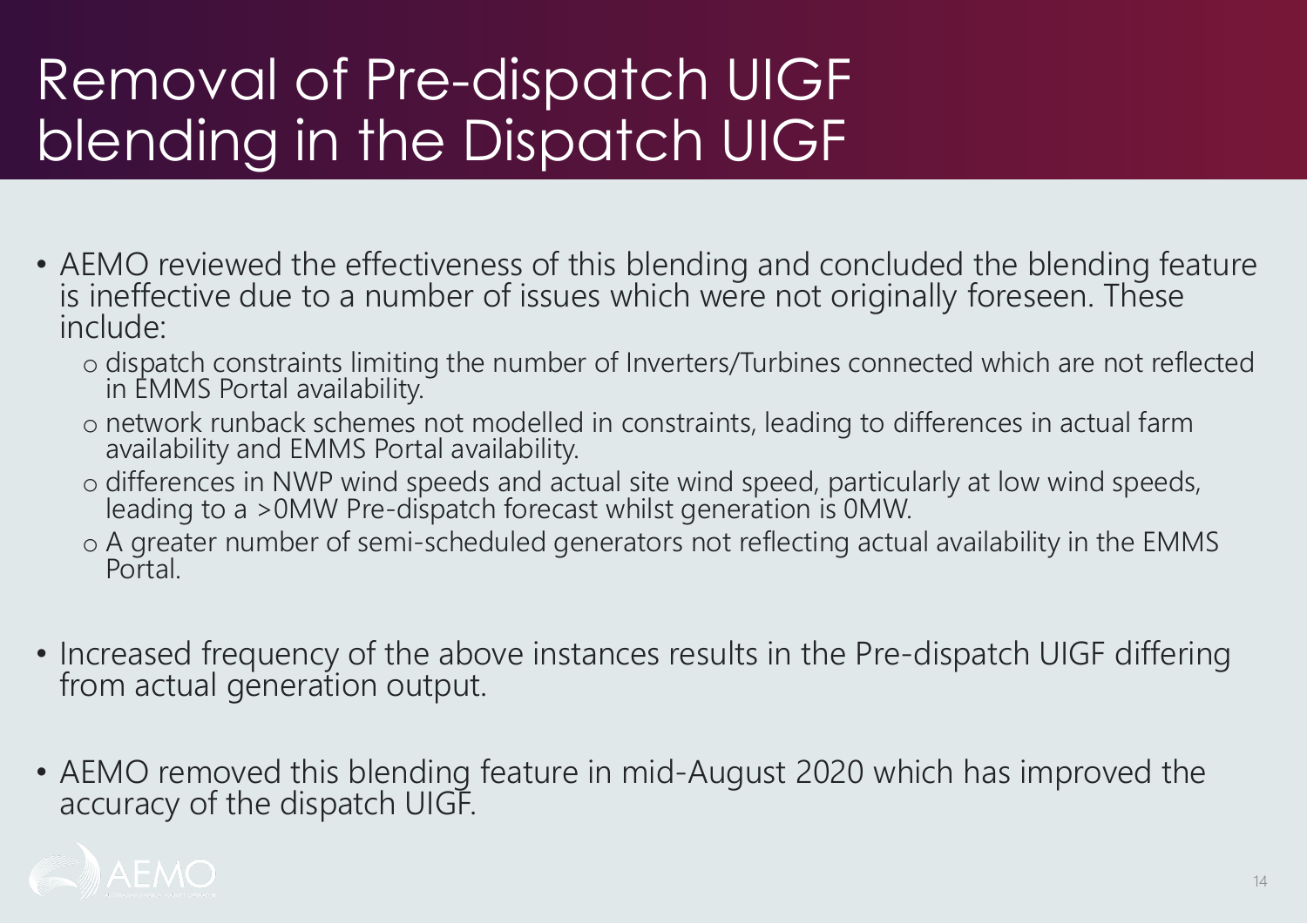#### Update of Inclined Irradiance input

- During constrained intervals (eg. semi-dispatch cap), ASEFS produces a weather-based forecast using irradiance and inverter availability as the primary inputs, along with the solar power conversion curve.
- For solar farms with more than one cluster, the inclined irradiance measurement from Cluster 1 was used as the irradiance input.
- If the Cluster 1 Inclined Irradiance signal was out of service, had a stuck value, or marked as bad quality, ASEFS would ignore the signal potentially impacting forecast accuracy.

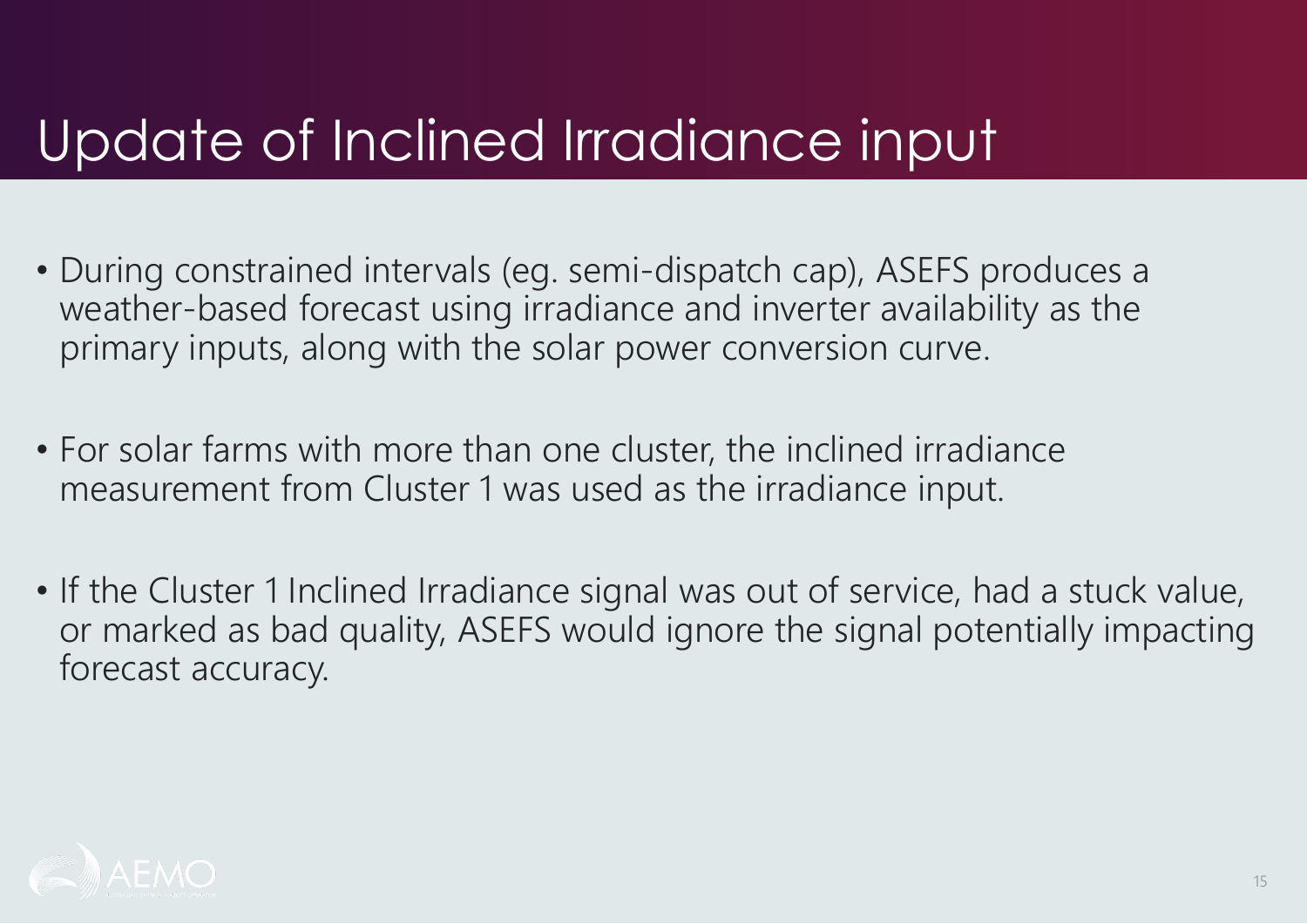#### Update of Inclined Irradiance input

- In July 2020, AEMO updated the irradiance input to ASEFS to be an average of all cluster inclined irradiance measurements, and retrained all solar power conversion curves with historically calculated average data.
- The averaging filters bad irradiance readings, provides redundancy and is now consistent with the AWEFS wind speed input.
- The update resulted in tighter-fitting solar power curves and has increased the dispatch forecast accuracy during constrained intervals.

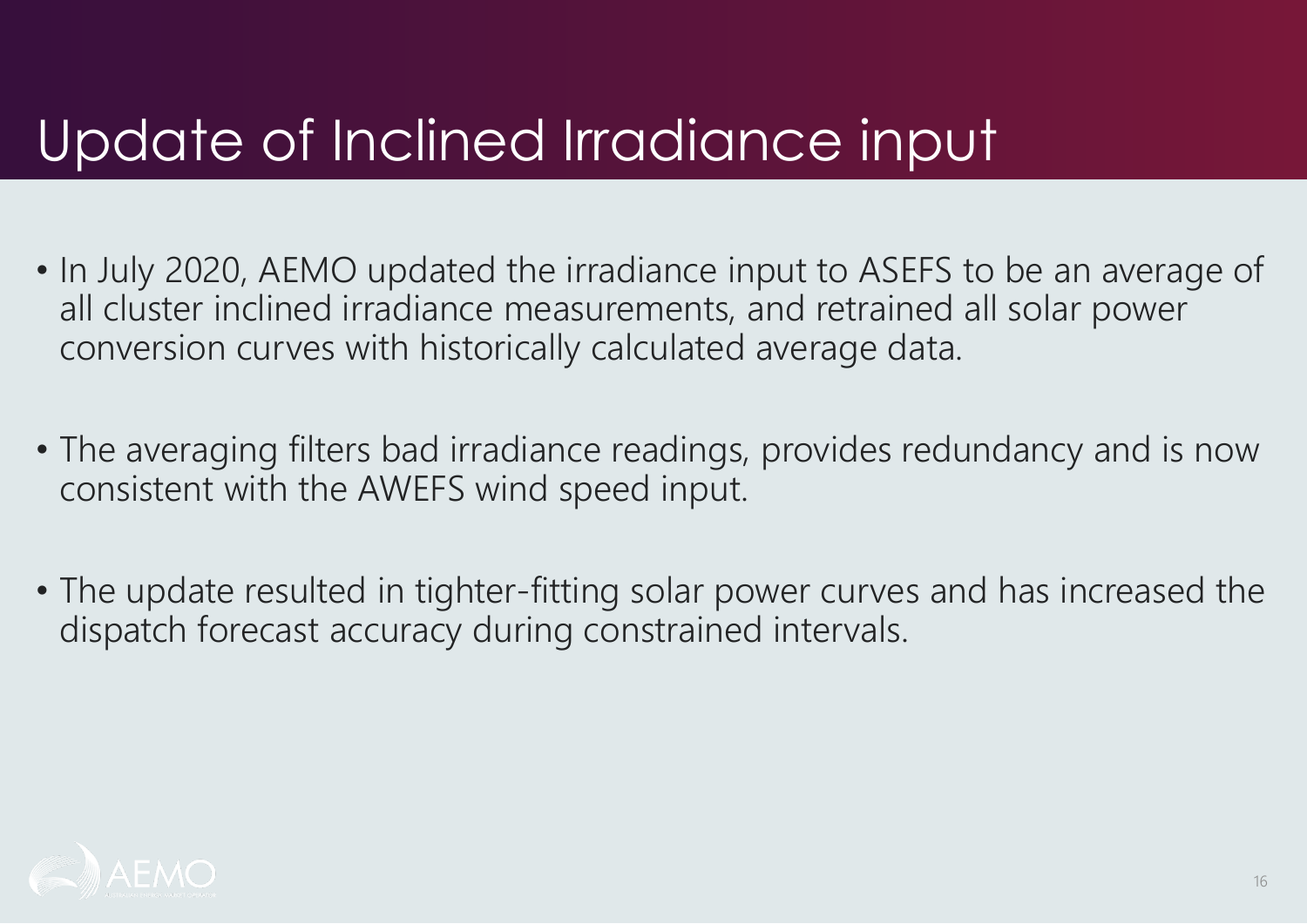#### Update of Inclined Irradiance input – before and after

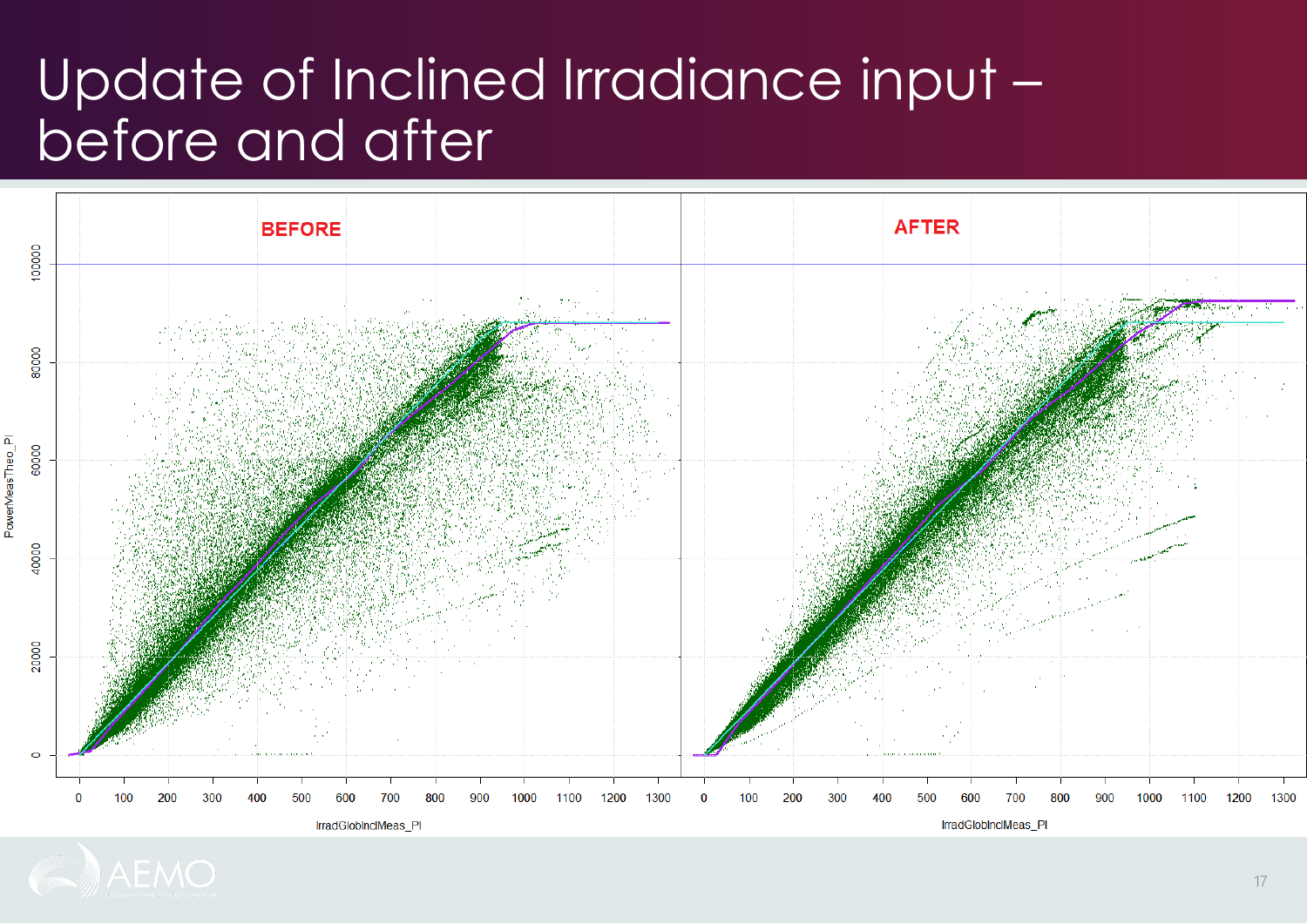#### Update of wind speed input in Pre-dispatch/ST PASA models

- The AWEFS Pre-dispatch/ST PASA models use several Numerical Weather Prediction (NWP) input variables to produce the forecast in these timeframes.
- The main NWP input variables are wind speed and wind direction, and the best choice of parameters for wind power forecasts when implementing AWEFS was using model level wind parameters.
- AEMO's NWP provider introduced a new variable for wind forecasts at a 100m height above ground level, which was provisioned specifically for wind power prediction purposes.

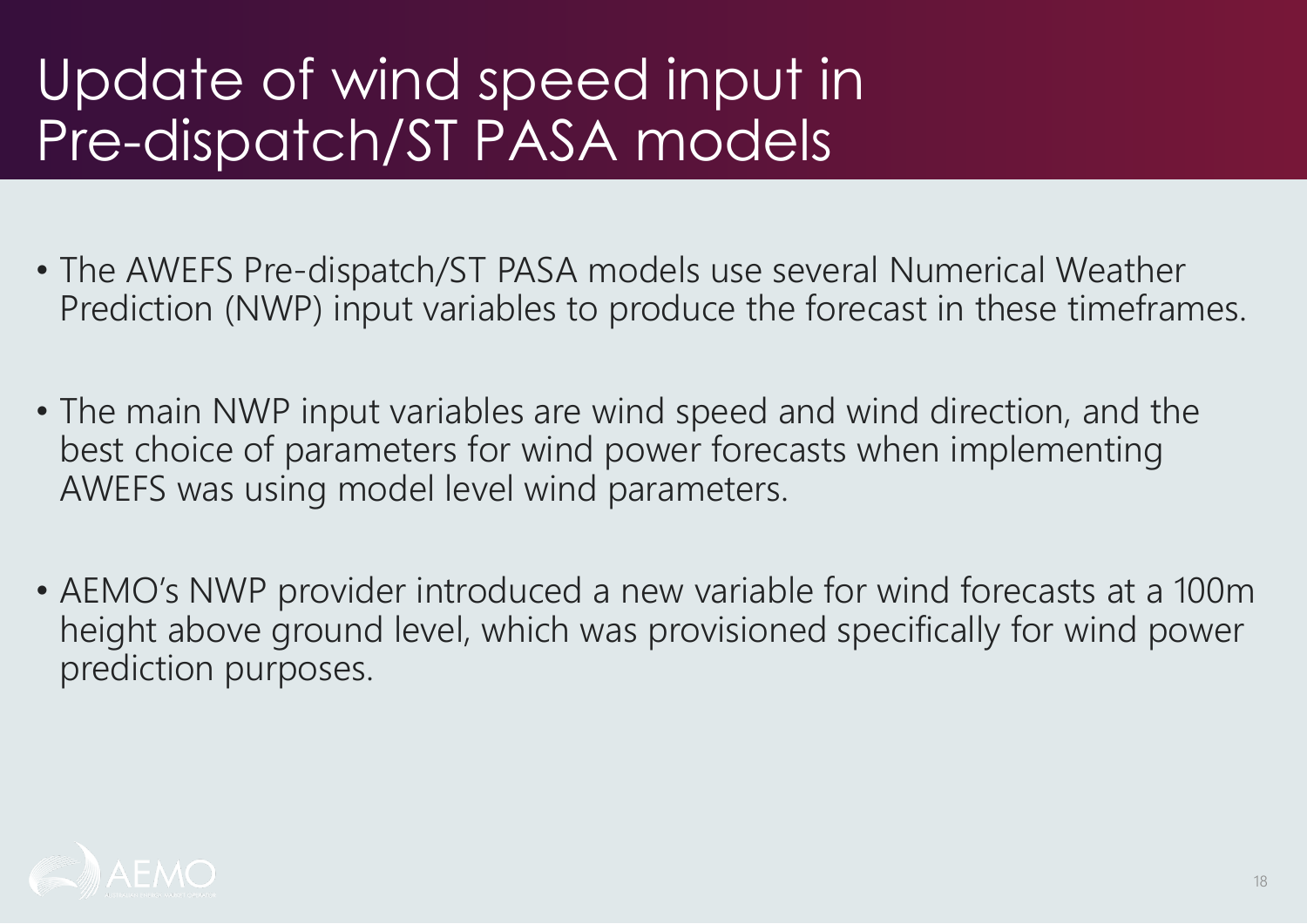#### Update of wind speed input Pre-dispatch/ST PASA models

- AEMO's AWEFS/ASEFS vendor completed a study comparing the forecast accuracy of model-level vs 100m height wind parameters over a 12-month period.
- The study showed an improvement in forecast accuracy across all timeframes for the majority of wind farms. The average relative improvement across all farms in N-RMSE was between 1.7% and 3.0%, and in N-MAE between 1.5% and 2.4%.
- AEMO has scheduled to update the wind speed and direction parameter to the 100m height variable and will be implemented imminently.

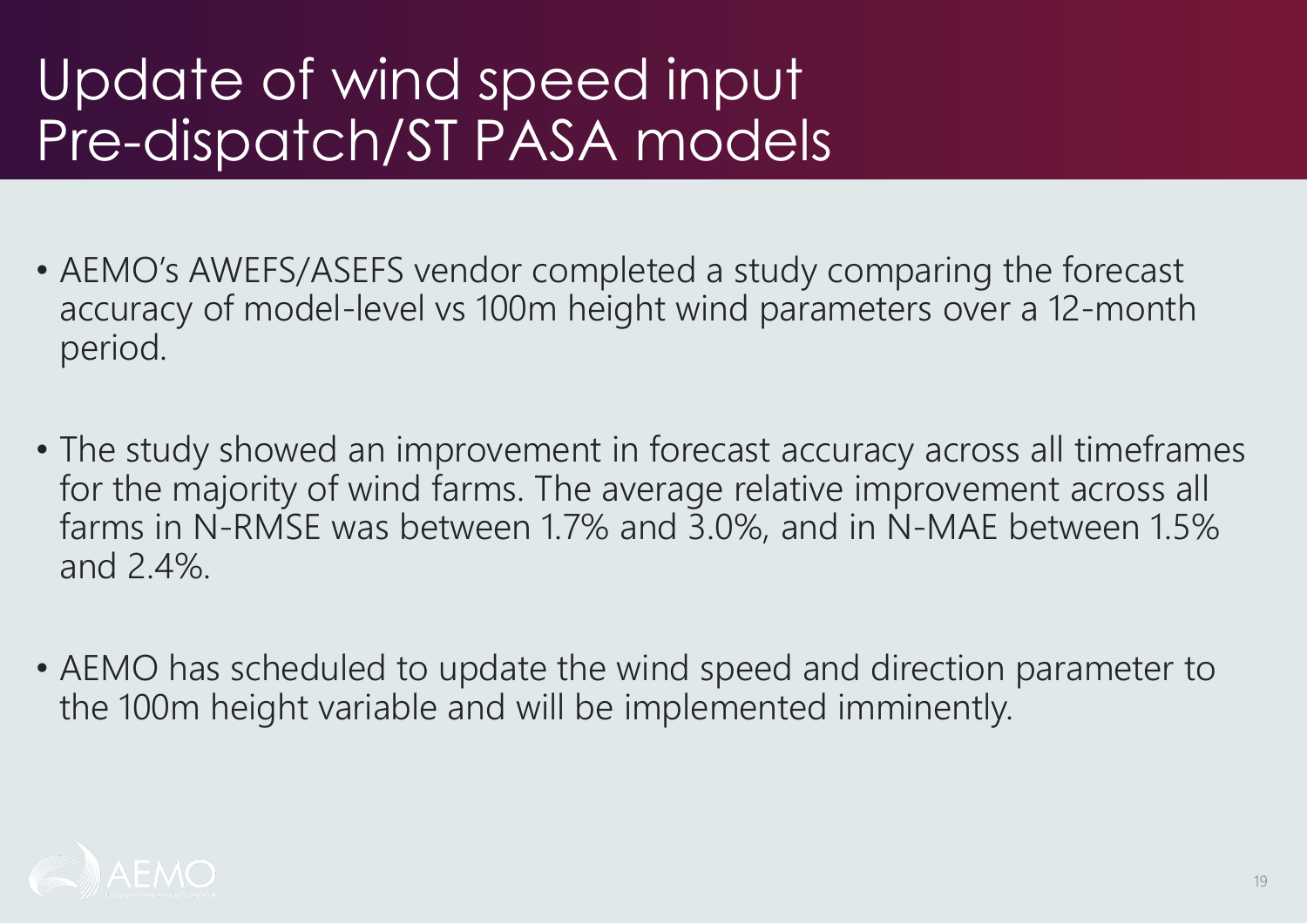#### Wind and solar handbook

- AEMO is currently developing a handbook for semi-scheduled and some nonscheduled intermittent generators.
- The purpose of the handbook is to provide guidance to semi-scheduled generators, and non-scheduled generators with semi-scheduled obligations, on successfully registering and participating in the NEM from an operational forecasting and bidding perspective.
- The handbook has been developed following positive feedback from participants attending AWEFS/ASEFS information sessions, and increased queries from participants regarding model requirements and how to meet information obligations.

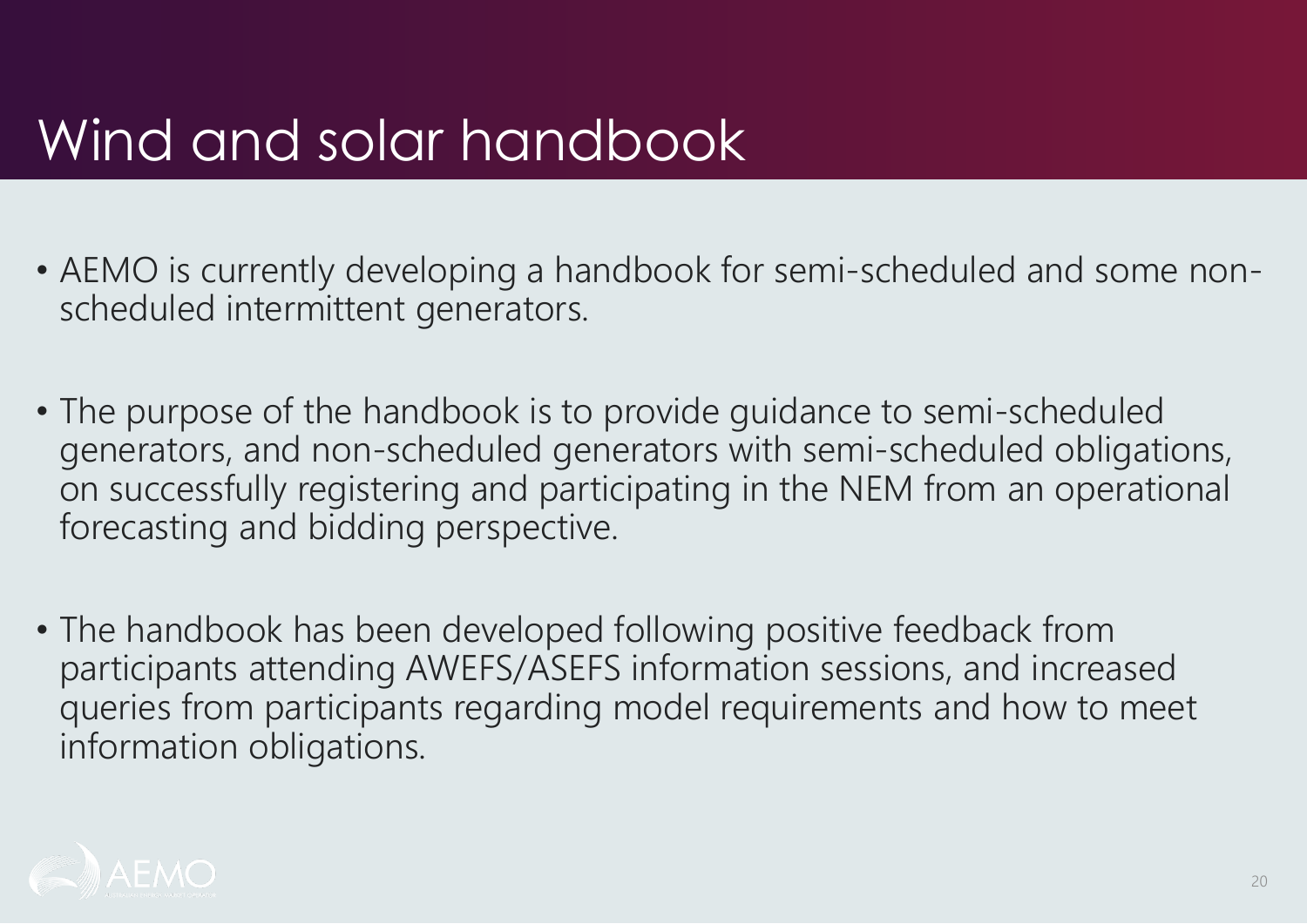#### Wind and solar handbook

- The handbook specifically outlines the requirements and actions from an Operational Forecasting perspective to:
	- oAchieve registration.

o Facilitate the development and implementation of the AWEFS/ASEFS forecasting model. o Ensure inputs to AWEF/ASEFS models reflect actual site availability and site conditions. o Register and participate in participant self-forecasting.

- The handbook is expected to be published on the AEMO website in early 2021.
- AEMO will notify participants via email when the handbook has been published.

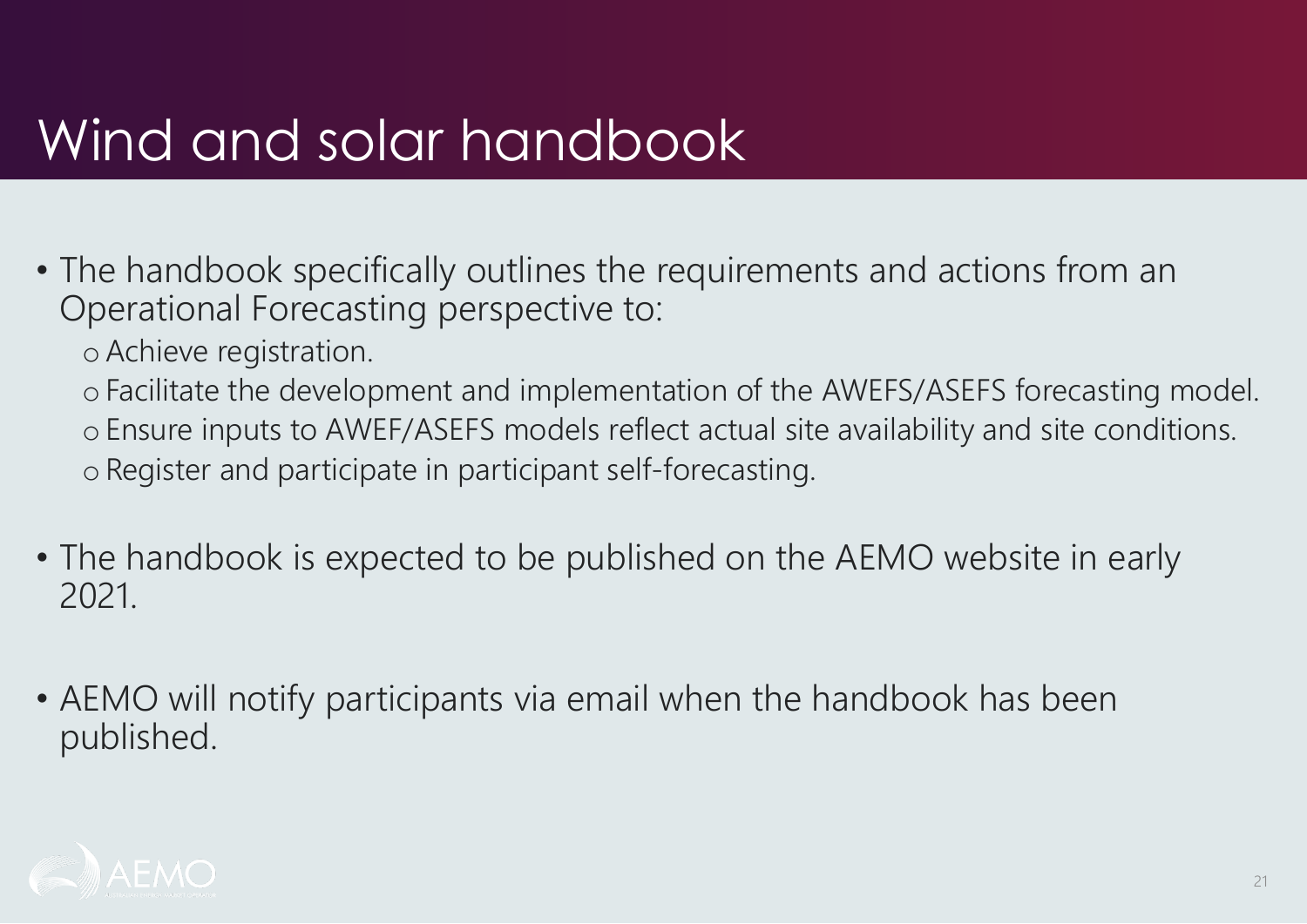#### Start-up dispatch forecast prior to AWEFS/ASEFS

- For new wind and solar farms, implementing the AWEFS/ASEFS forecast model typically occurs 3-7 weeks following farm registration.
- In the interim, the default dispatch forecast is the farm's output i.e. Active Power (initialMW) = Dispatch UIGF (availability). If consecutive semi-dispatch cap intervals apply, this can lead to the dispatch target and output eroding to 0MW.
- This can reduce participants' revenue and can cause delays in the commissioning program.

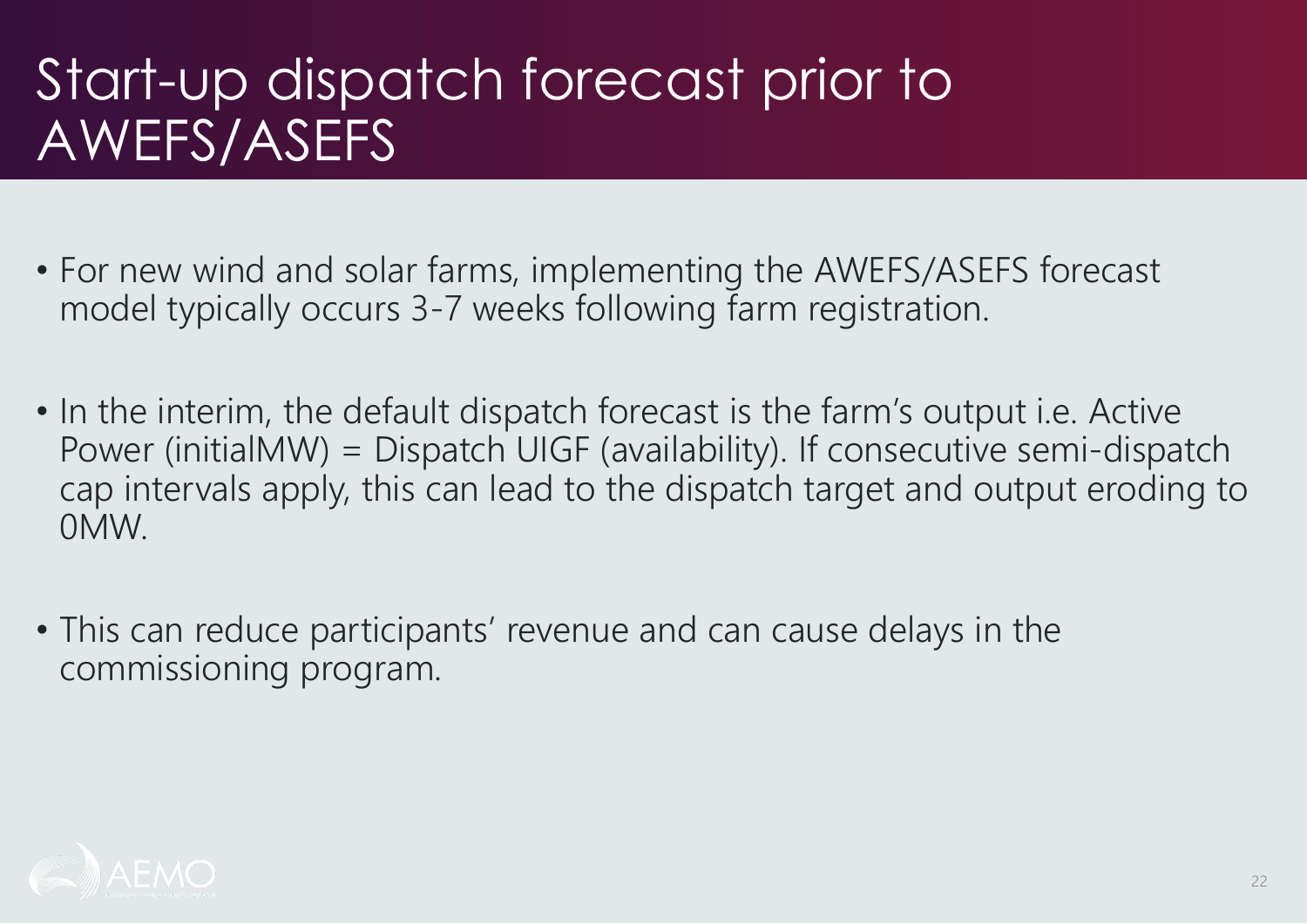#### Start-up dispatch forecast prior to AWEFS/ASEFS

• AEMO has developed a simple dispatch forecast model that can be implemented from the date of registration for the wind/solar farm.



• It will appear as 'FCST' in the MMS Data Model and target implementation date is January 2021.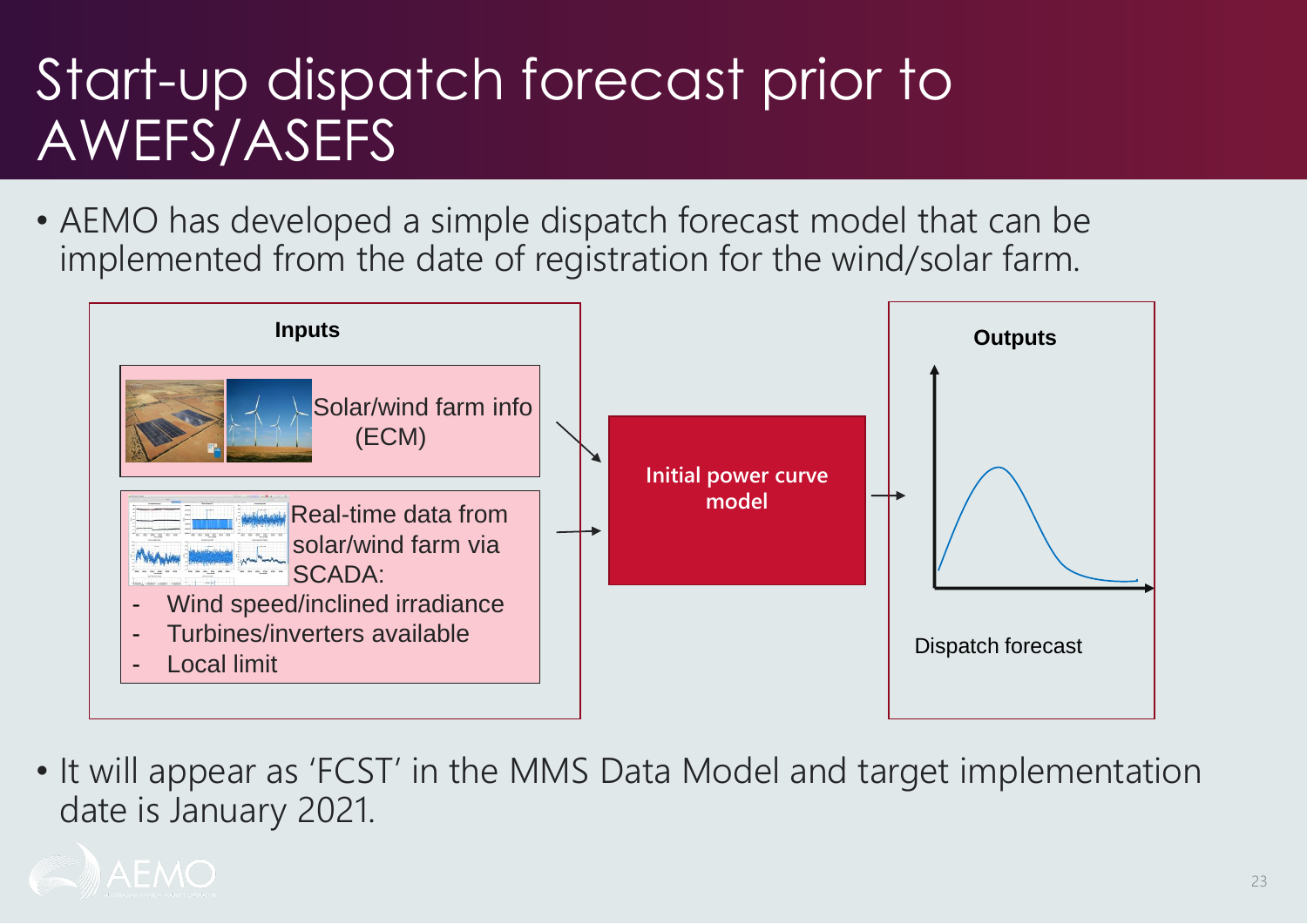#### Publishing of plant availability next-day

- To improve market transparency, AEMO has continued receiving requests to publish the *plant availability* entries (Upper MW Limit, Turbines/Inverters Unavailable) submitted by semi-scheduled and non-scheduled generators on a next-day public basis.
- The *plant availability* submitted under NER 3.7B(b) is used as an input to produce the AWEFS/ASEFS Pre-dispatch and ST PASA forecasts.
- AEMO has scheduled the next-day publication of plant availability in the MMS Data Model for Nov 2020 in Pre-Production, and May 2021 in Production.

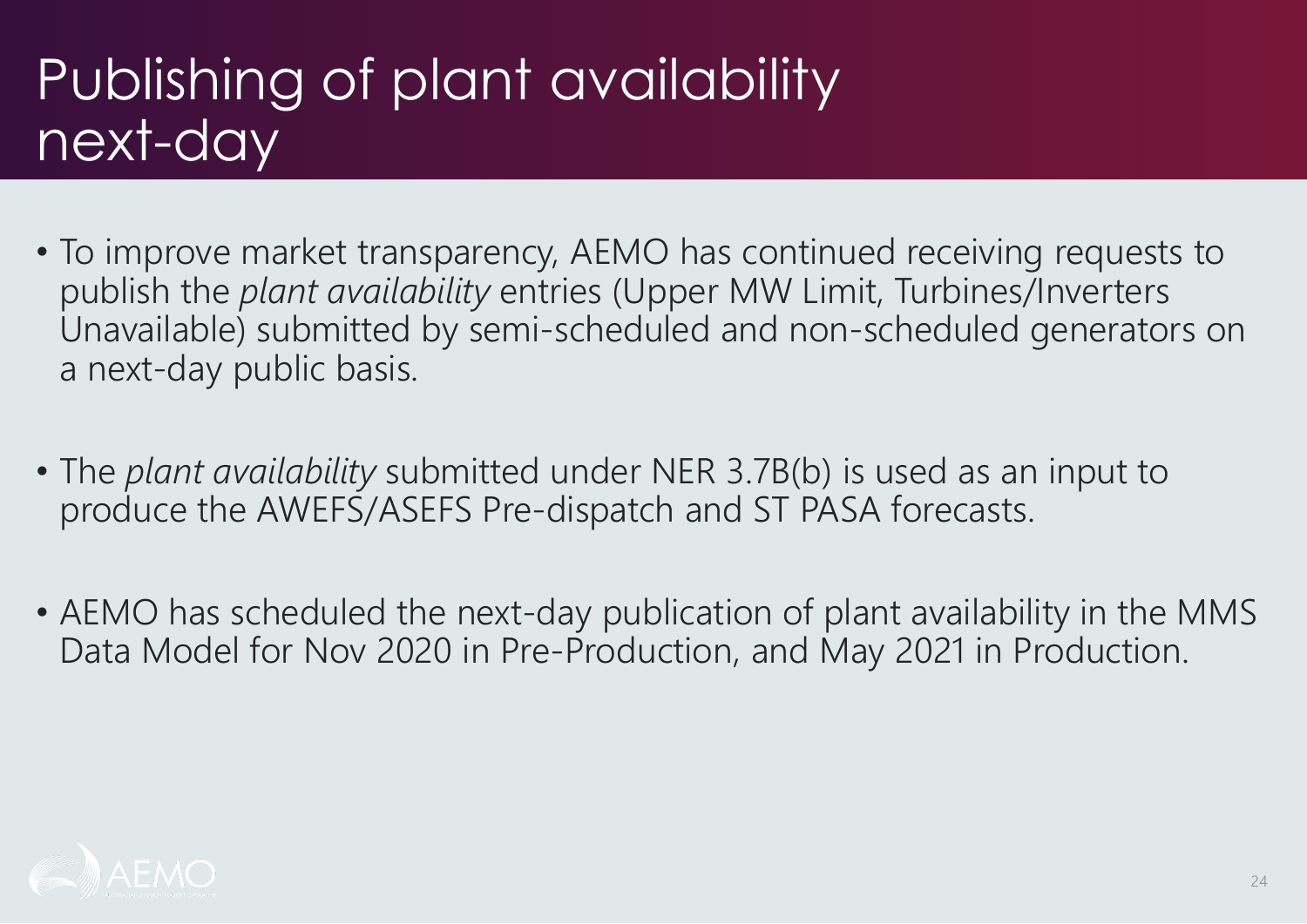#### Updates to the web portal screens



- AEMO is in the process of upgrading the web portal screens to improve the usability, lookand-feel and provide a consistent interface for participants.
- The first set of updates rolled out to the landing page and NEMWeb in November 2020.
- Improvements to the usability of the intermittent generator screens are being scoped and prioritised for implementation in 2021.
- AEMO will provide an update to stakeholders when prioritisation and scheduling is complete in Q1 2021.

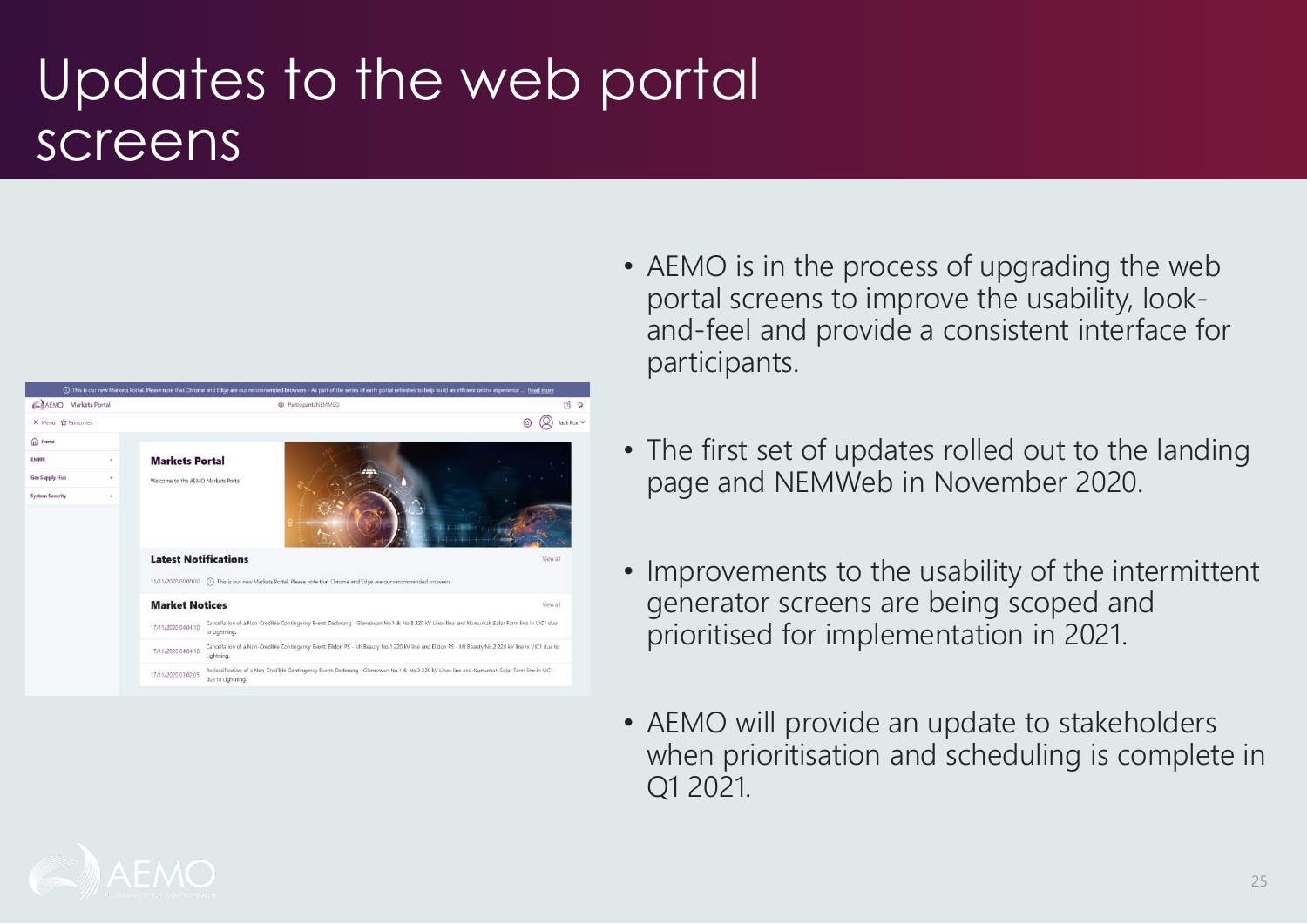#### Self-forecast Status

- There are currently 99 semi-scheduled units registered in the NEM, with the majority implementing self-forecasting.
- Solar farms have shown the greatest interest, and 26 have already been successfully accredited.
- 30 distinct forecast models are being used across the fleet, supplied by 15 forecast providers, many of whom are third-parties that supply multiple participants (118 unique forecast models across all farms).



Self-forecasting Status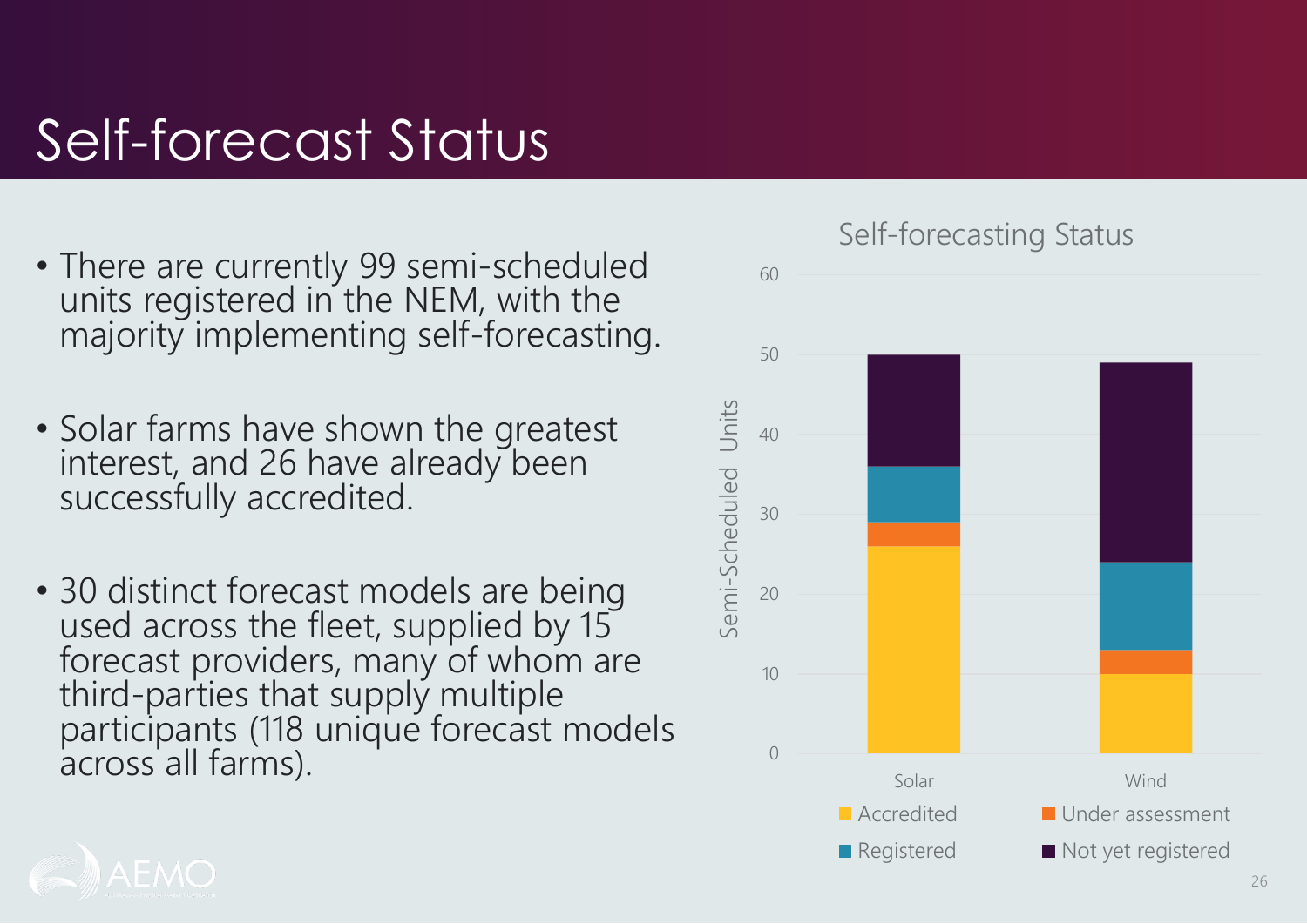#### Self-forecast Performance

- Over initial assessment, selfforecasts performed 9% better on average than AWEFS/ASEFS.
- This improved to 15% better performance on average once accreditation was passed.
- Self-forecast models are improving over time with more data and experience.

Performance Improvement



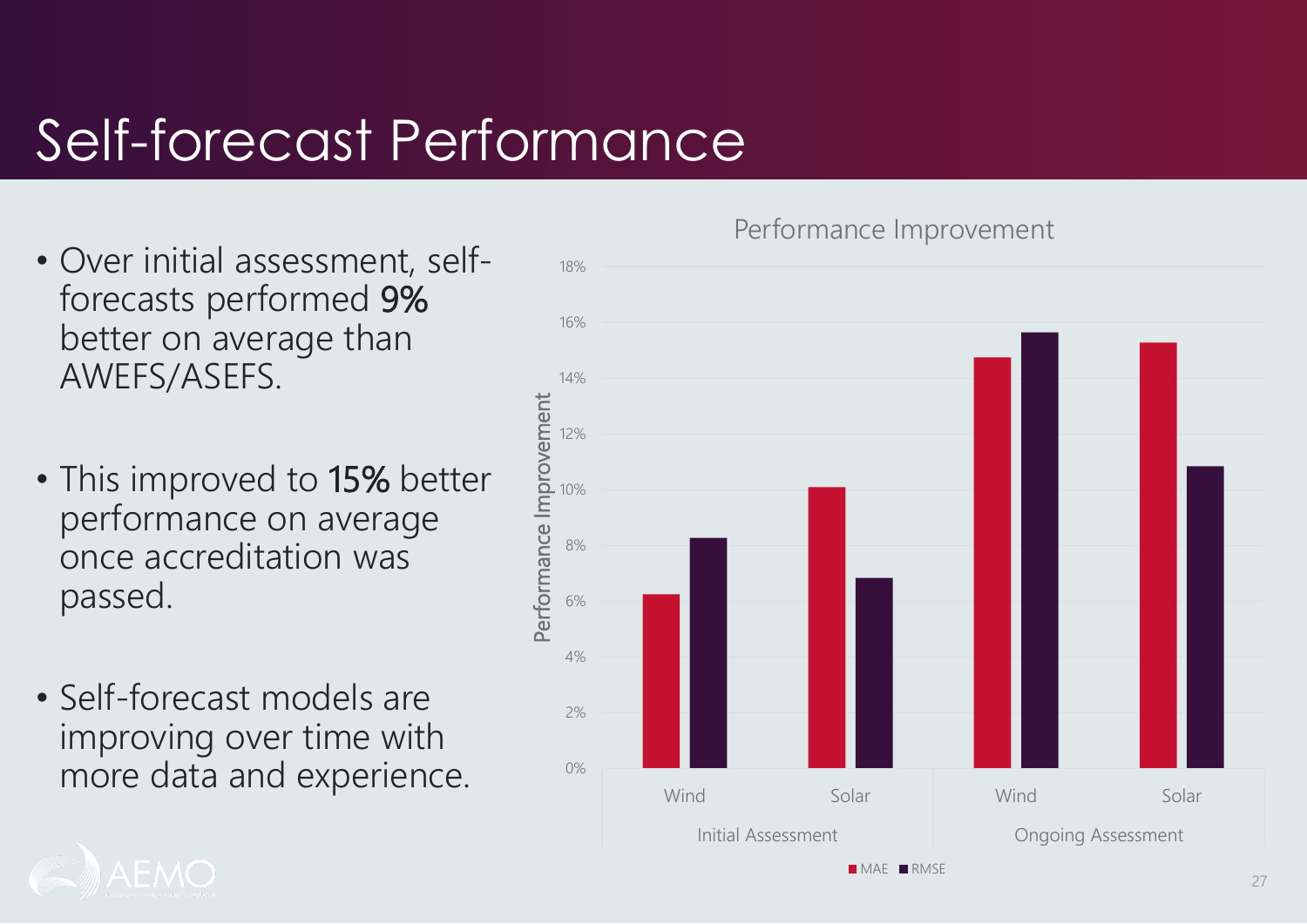#### Self-forecast Benefits

Estimated reduction in FCAS costs when using self-forecasts versus AWEFS/ASEFS



- Improved self-forecast performance puts downward pressure on the procurement of FCAS, which is beneficial for the whole market as VRE penetration continues to increase.
- This result highlights that AEMO and participants working together have delivered a positive outcome for the industry.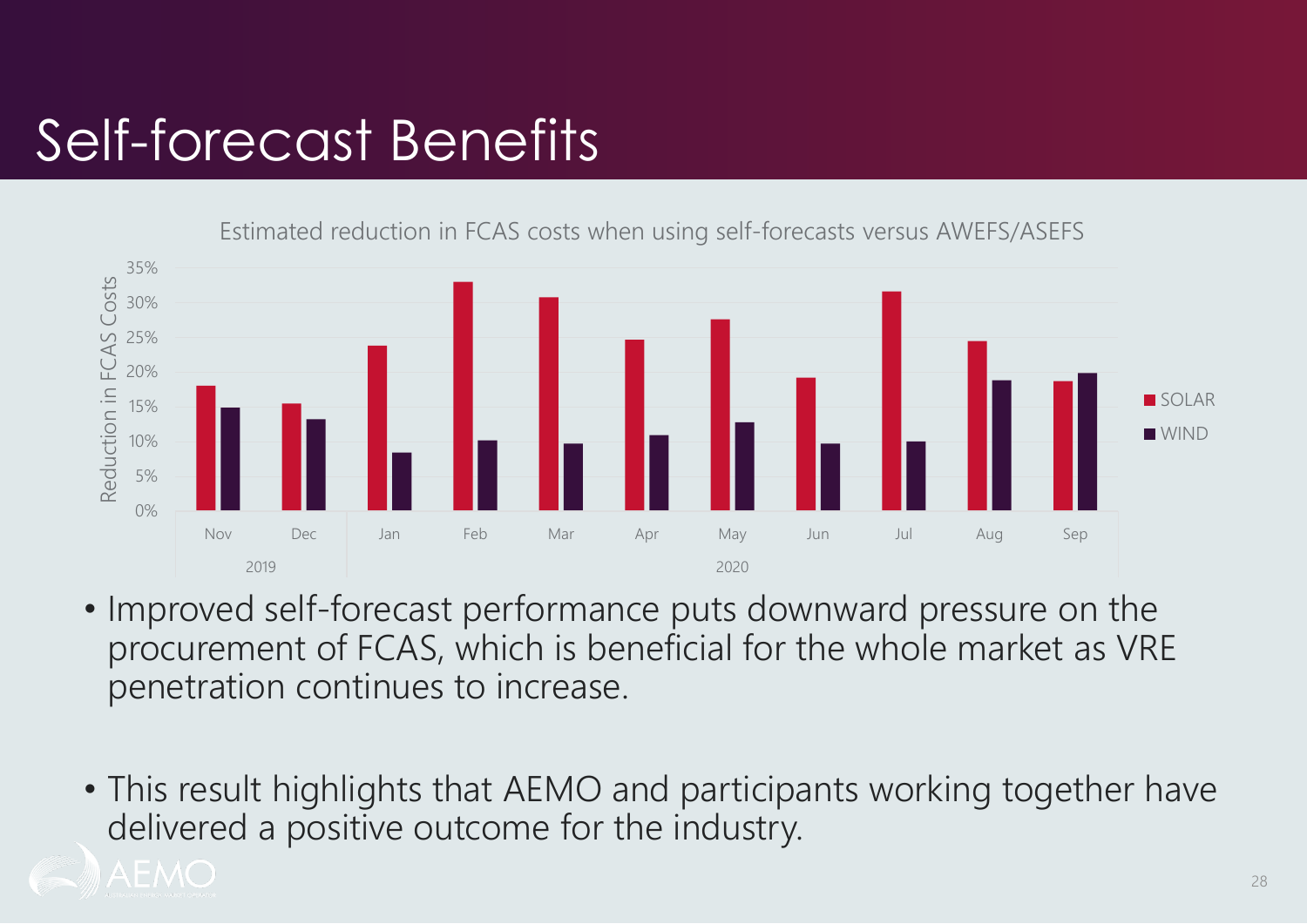### Self-forecast API improvements

- Improved [API documentation portal.](https://dev.aemo.com.au/guides/selfforecast)
- API access now granted within a week of a new self-forecast application.
- New ChangePassword API available for refreshing MSATS URM passwords outside of MarketNet.
- Improved API responses, such as when two self-forecasts with the same forecast priorities are submitted in the same second.

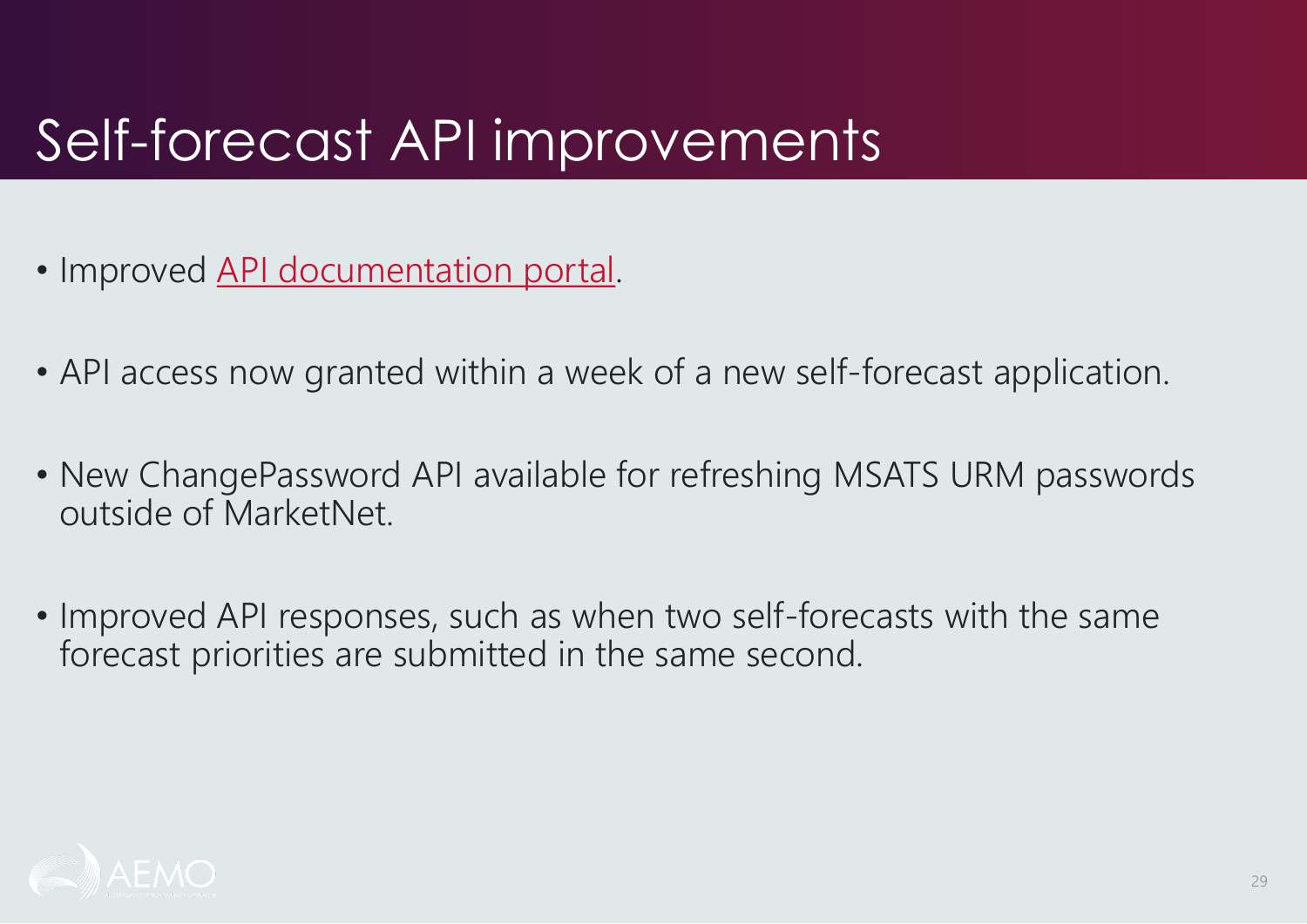## Other business

Anthony Hill Jack Fox

AEMO Operational Forecasting

 $\mathcal{L}_\text{max}$  , where  $\mathcal{L}_\text{max}$  is the set of the set of the set of the set of the set of the set of the set of the set of the set of the set of the set of the set of the set of the set of the set of the set of the se

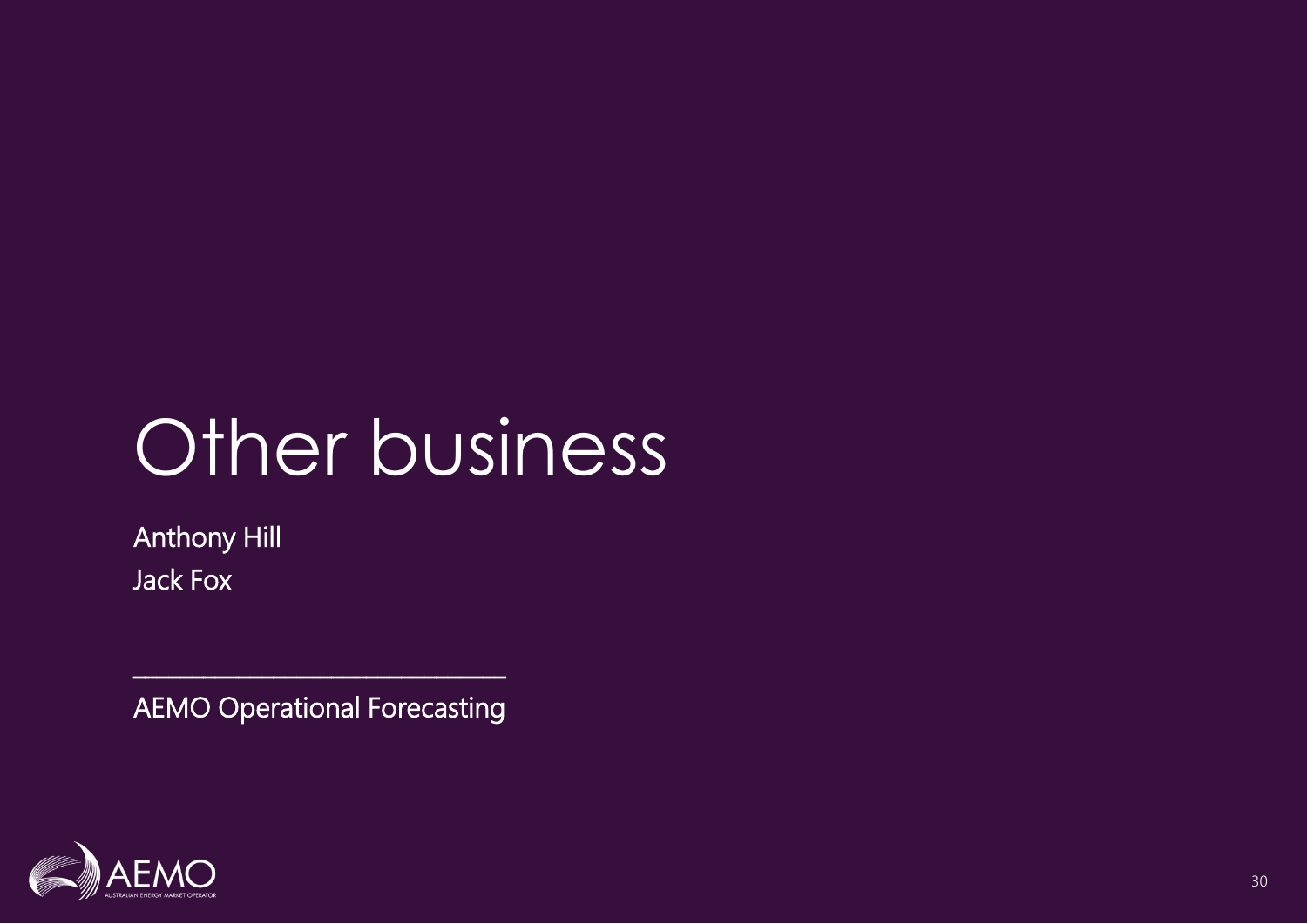#### Non-scheduled wind generators with semi-scheduled obligations

- AEMO is currently reviewing the impacts of large non-scheduled generation on system operation and power system security.
- In this review AEMO has prioritised non-scheduled wind farms that it has previously directed, or may be required to direct in accordance with its operating procedures, in order to maintain power system security in abnormal circumstances.
- Response time is critical during challenging power system events, and minimising interactions and decisions during these complex events is necessary for adequate system operation and the maintenance of power system security.
- The AEMO control room estimates that a direction cannot be completed in less than ten minutes, which means the power system is at a heightened risk and may result in the power system being insecure for more than 30 minutes if multiple directions must be issued following a power system event, leading to a breach of NER 4.2.6(b)(1).
- AEMO will contact affected participants upon completion of its review.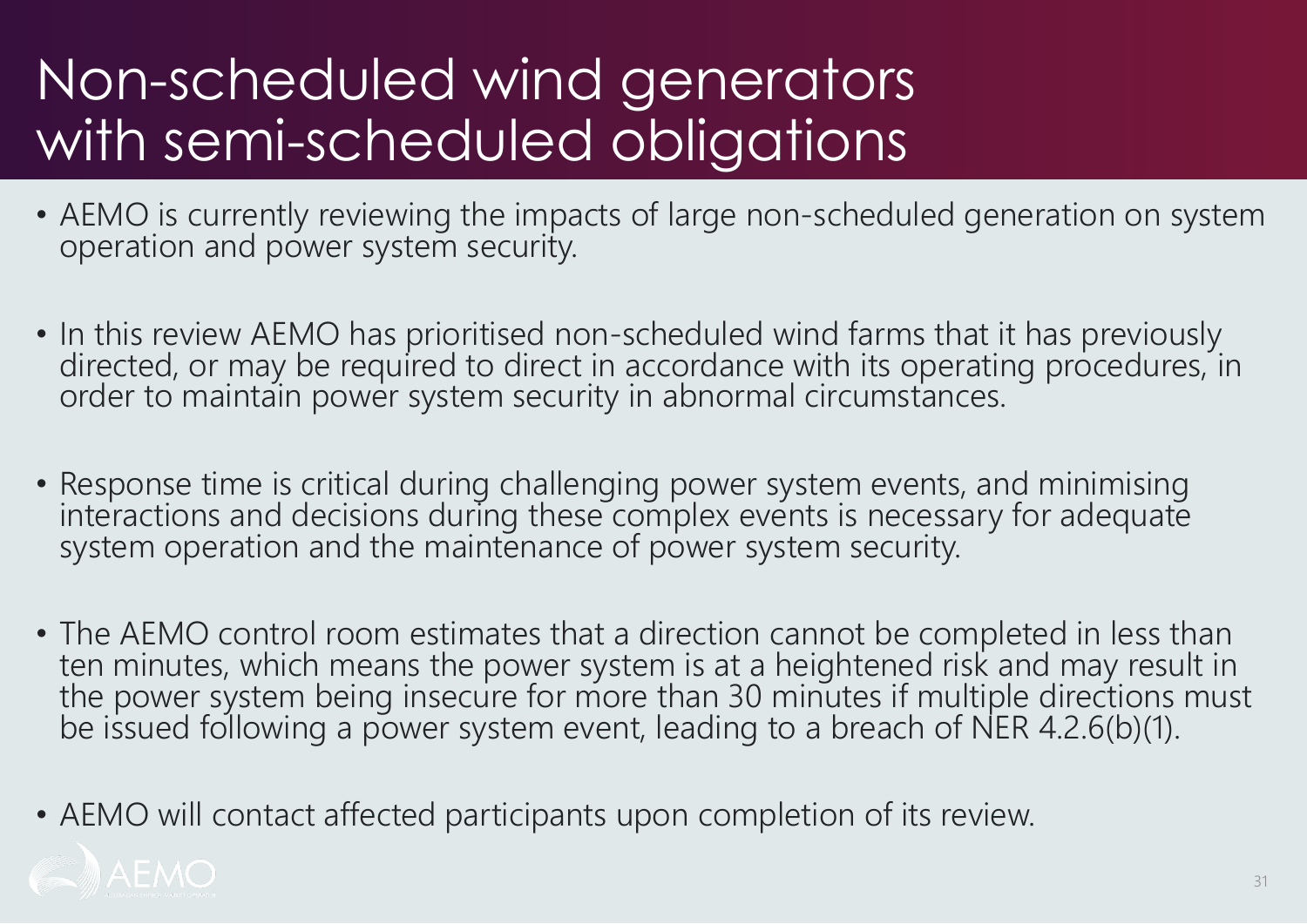#### Publishing real-time availability

• AEMO is seeking feedback on the publishing of actual plant availability (as measured via SCADA signals) on a next-day public basis.

o Please provide any feedback to [op.forecasting@aemo.com.au](mailto:op.forecasting@aemo.com.au) by Mon 14 December.

#### AEMO has identified the following details for discussion:

- The AWEFS/ASEFS dispatch forecast uses SCADA signals (Turbines/Inverters Available, and Local Limit) to determine *plant availability* however, tracing of the values of these signals as used to produce the dispatch forecast is not currently exposed out of AWEFS/ASEFS. Is the publication of tracking information required?
- The Participant self forecasting API does not ingest availability signal inputs used to produce the dispatch self forecast. How should plant availability be published for participant self forecasts?
- The implementation of Turbines/Inverters Available and the Local Limit SCADA signals differs across OEMs and SCADA control systems. Will differences in implementation cause a material impact to the usability of the plant availability data?

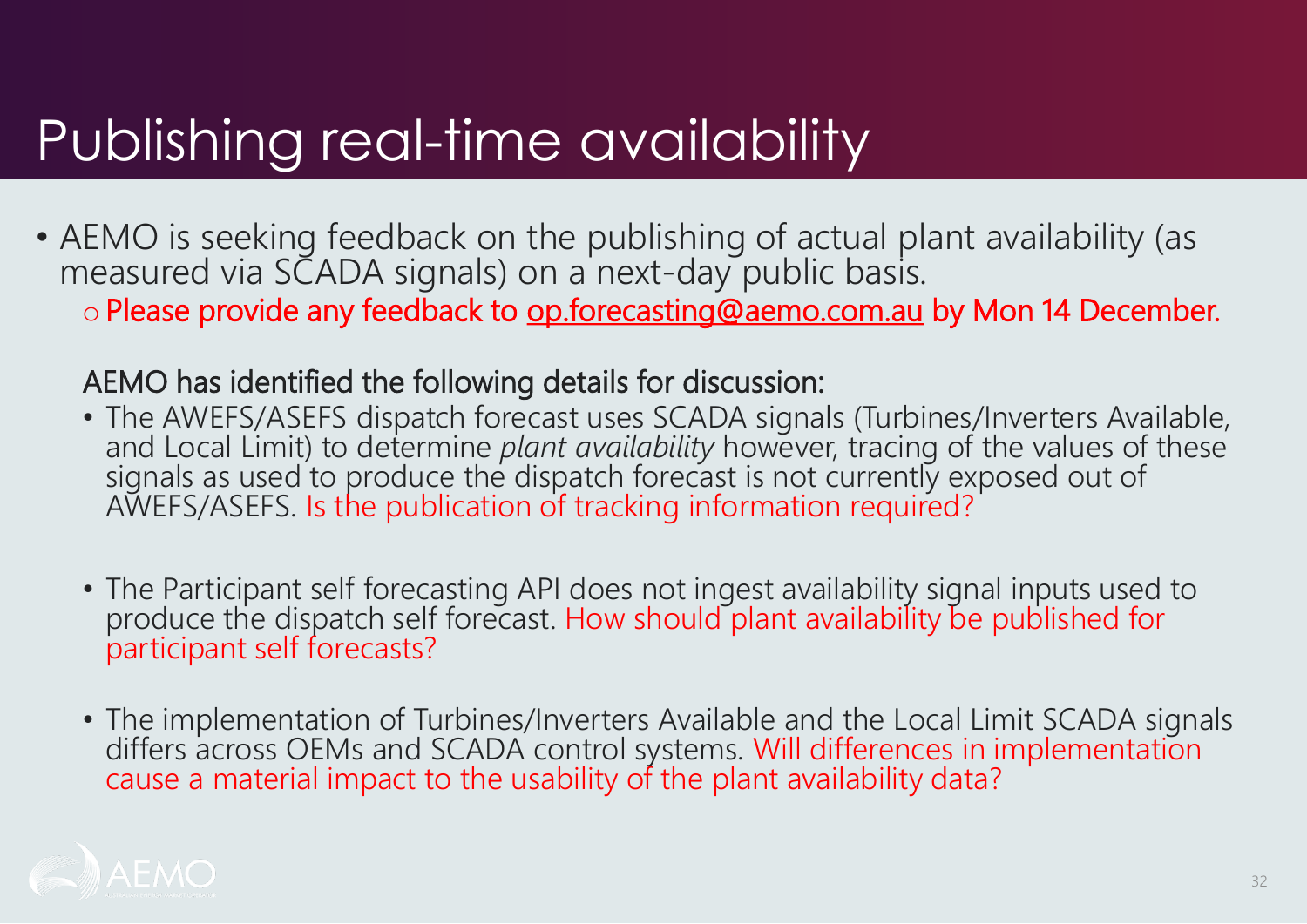#### Enabling 'Max Avail' function for semi-scheduled generators

- AEMO is seeking feedback on the level of support in pursuing changes to enabling the 'Max Avail' function for semi-scheduled generators.
	- o Please provide any feedback to [op.forecasting@aemo.com.au](mailto:op.forecasting@aemo.com.au) by Mon 14 December.

|                                                               | View Offer for                                                   |                                                                  |                 |                           |                 |         |                 |                |                                |              |                         |              |                 |                           |                 |        |                |  |
|---------------------------------------------------------------|------------------------------------------------------------------|------------------------------------------------------------------|-----------------|---------------------------|-----------------|---------|-----------------|----------------|--------------------------------|--------------|-------------------------|--------------|-----------------|---------------------------|-----------------|--------|----------------|--|
| <b>Effective from date</b><br><b>Duid</b><br>m.<br>06/11/2020 |                                                                  |                                                                  |                 |                           |                 |         |                 | <b>Service</b> |                                |              |                         |              |                 | <b>Action</b>             |                 |        |                |  |
|                                                               |                                                                  |                                                                  |                 |                           |                 |         | Energy          |                |                                | $\checkmark$ | Copy this<br>Create new |              |                 |                           |                 |        |                |  |
|                                                               |                                                                  | Trading date Fri 06/11/2020 Submitted on Fri 06/11/2020 09:18:22 |                 |                           |                 |         |                 |                |                                |              |                         |              |                 |                           |                 |        |                |  |
|                                                               | Daily Energy (MWh)<br>$\bf{0}$<br><b>FS Min Load</b><br>$\bf{0}$ |                                                                  |                 |                           |                 |         |                 |                | <b>MR Scaling Factor</b>       |              |                         |              |                 |                           |                 |        |                |  |
|                                                               |                                                                  |                                                                  |                 | <b>T1</b><br>$\mathbf{0}$ |                 |         |                 |                | T <sub>2</sub><br>$\mathbf{0}$ |              |                         |              | T <sub>3</sub>  | <b>T4</b><br>$\mathbf{0}$ |                 |        | $\mathbf{0}$   |  |
| Reason<br>Initial Offer for ENERGY                            |                                                                  |                                                                  |                 |                           |                 |         |                 |                |                                |              |                         |              |                 |                           |                 |        |                |  |
| <b>Price Bands</b>                                            |                                                                  |                                                                  |                 |                           |                 |         |                 |                |                                |              |                         |              |                 |                           |                 |        |                |  |
|                                                               | PB <sub>1</sub>                                                  | PB <sub>2</sub>                                                  | PB <sub>3</sub> |                           | PB <sub>4</sub> |         | PB <sub>5</sub> |                | PB <sub>6</sub>                |              | PB <sub>7</sub>         |              | PB <sub>8</sub> |                           | PB <sub>9</sub> |        | <b>PB 10</b>   |  |
|                                                               | 0.00                                                             | 1.00                                                             |                 | 2.00                      |                 | 4.00    |                 | 8.00           |                                | 16.00        |                         | 32.00        |                 | 64.00                     |                 | 128.00 | 256.00         |  |
|                                                               | <b>Band Availability</b>                                         |                                                                  |                 |                           |                 |         |                 |                |                                |              |                         |              |                 |                           |                 |        |                |  |
| Period                                                        | Max Avail                                                        | <b>PASA Avail</b>                                                | Fxd Load        | R.Up                      | R.Down          | Avail 1 | Avail 2         | Avail 3        | Avail 4                        | Avail 5      | Avail 6                 | Avail 7      | Avail 8         | Avail 9                   | Avail 10        | MR Cap | PeriodId       |  |
| 04:30                                                         | 95                                                               | 95                                                               |                 | 19                        | 19              | 95      | $\bf{0}$        | $\bf{0}$       | $\bf{0}$                       | $\bf{0}$     | $\bf{0}$                | $\bf{0}$     | $\bf{0}$        | $\bf{0}$                  | 0               |        | 1              |  |
| 05:00                                                         | 95                                                               | 95                                                               |                 | 19                        |                 |         |                 |                |                                |              |                         |              |                 |                           |                 |        |                |  |
|                                                               |                                                                  |                                                                  |                 |                           | 19              | 95      | $\bf{0}$        | $\bf{0}$       | $\bf{0}$                       | $\bf{0}$     | $\bf{0}$                | $\bf{0}$     | 0               | $\bf{0}$                  | $\bf{0}$        |        | $\overline{2}$ |  |
| 05:30                                                         | 95                                                               | 95                                                               |                 | 19                        | 19              | 95      | $\mathbf{0}$    | $\bf{0}$       | $\bf{0}$                       | $\mathbf{0}$ | $\bf{0}$                | $\mathbf{0}$ | $\bf{0}$        | 0                         | $\bf{0}$        |        | 3              |  |
| 06:00                                                         | 95                                                               | 95                                                               |                 | 19                        | 19              | 95      | $\mathbf{0}$    | $\bf{0}$       | $\bf{0}$                       | $\bf{0}$     | 0                       | $\mathbf{0}$ | $\bf{0}$        | 0                         | $\bf{0}$        |        | 4              |  |
| 06:30                                                         | 95                                                               | 95                                                               |                 | 19                        | 19              | 95      | $\bf{0}$        | $\theta$       | $\bf{0}$                       | $\Omega$     | $\bf{0}$                | $\bf{0}$     | $\bf{0}$        | $\bf{0}$                  | $\bf{0}$        |        | 5              |  |
| 07:00                                                         | 95                                                               | 95                                                               |                 | 19                        | 19              | 95      | $\bf{0}$        | $\bf{0}$       | $\bf{0}$                       | $\bf{0}$     | $\bf{0}$                | $\bf{0}$     | $\bf{0}$        | 0                         | $\bf{0}$        |        | 6              |  |
| 07:30                                                         | 95                                                               | 95                                                               |                 | 19                        | 19              | 95      | $\mathbf{0}$    | $\mathbf{0}$   | $\bf{0}$                       | $\bf{0}$     | $\bf{0}$                | $\bf{0}$     | $\bf{0}$        | 0                         | $\bf{0}$        |        | 7              |  |
| 08:00                                                         | 95                                                               | 95                                                               |                 | 19                        | 19              | 95      | $\mathbf{0}$    | $\theta$       | $\mathbf{0}$                   | $\mathbf{0}$ | $\bf{0}$                | $\mathbf{0}$ | $\bf{0}$        | $\bf{0}$                  | $\bf{0}$        |        | 8              |  |
| 08:30                                                         | 95                                                               | 95                                                               |                 | 19                        | 19              | 95      | $\bf{0}$        | $\bf{0}$       | $\bf{0}$                       | $\bf{0}$     | $\bf{0}$                | $\bf{0}$     | $\bf{0}$        | $\bf{0}$                  | $\bf{0}$        |        | 9              |  |
| 09:00                                                         | 95                                                               | 95                                                               |                 | 19                        | 19              | 95      | $\mathbf{0}$    | $\bf{0}$       | $\bf{0}$                       | $\bf{0}$     | $\bf{0}$                | $\bf{0}$     | $\bf{0}$        | $\bf{0}$                  | $\bf{0}$        |        | 10             |  |
| 09:30                                                         | 95                                                               | 95                                                               |                 | 19                        | 19              | 95      | $\mathbf{0}$    | $\mathbf{0}$   | $\mathbf{0}$                   | $\bf{0}$     | $\bf{0}$                | $\mathbf{0}$ | $\bf{0}$        | $\bf{0}$                  | $\bf{0}$        |        | 11             |  |
| 10:00                                                         | 95                                                               | 95                                                               |                 | 19                        | 19              | 95      | $\mathbf{0}$    | $\bf{0}$       | $\mathbf{0}$                   | $\bf{0}$     | 0                       | $\mathbf{0}$ | $\bf{0}$        | $\bf{0}$                  | $\bf{0}$        |        | 12             |  |
| 10:30                                                         | 95                                                               | 95                                                               |                 | 19                        | 19              | 95      | $\bf{0}$        | $\bf{0}$       | $\bf{0}$                       | $\bf{0}$     | $\bf{0}$                | $\bf{0}$     | $\bf{0}$        | $\bf{0}$                  | $\bf{0}$        |        | 13             |  |

• The 'Max Avail' function in the energy offer table is the maximum planned availability in MW for the matching period, and is currently ignored for semischeduled units and replaced with the AWEFS/ASEFS dispatch UIGF.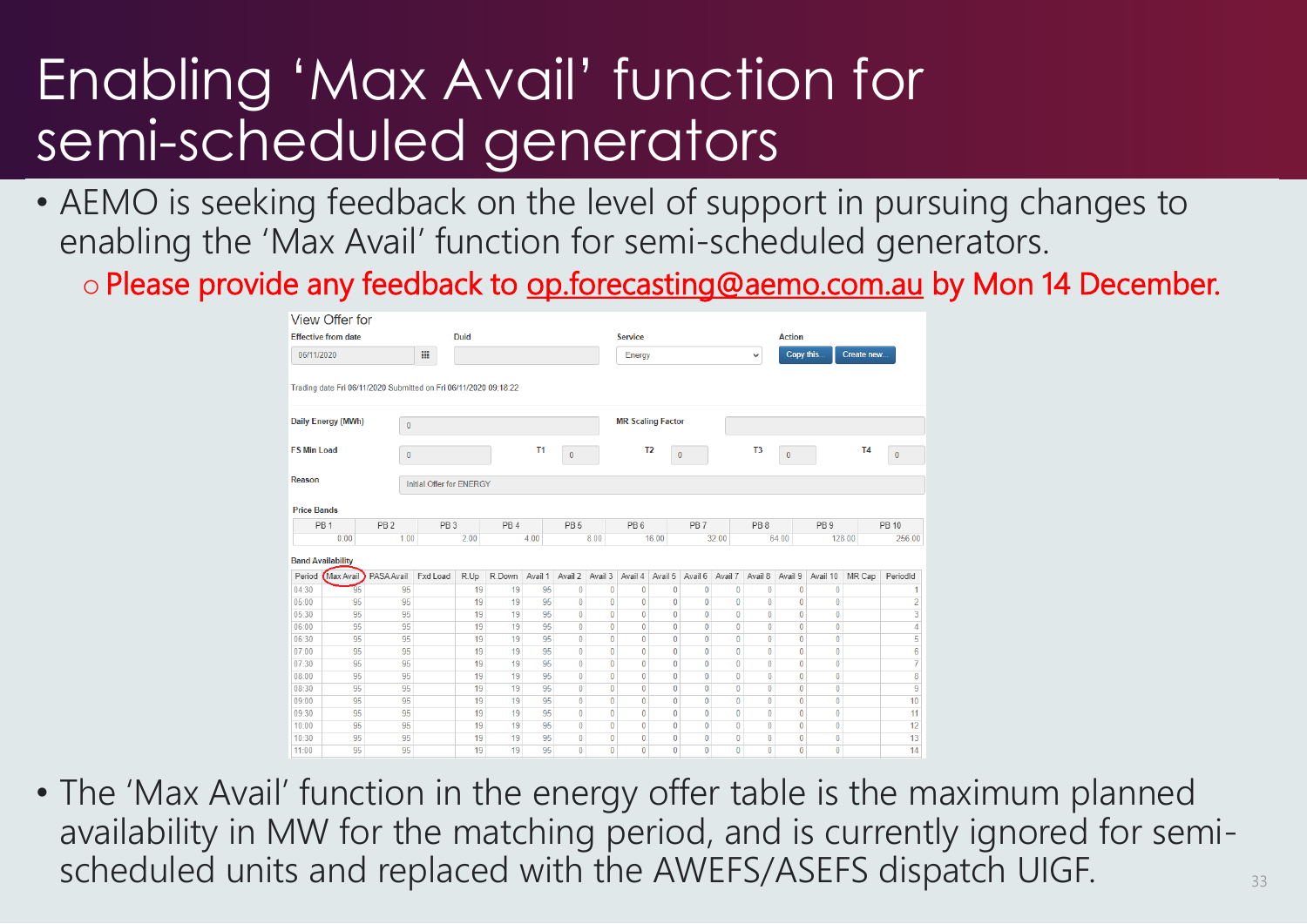#### Enabling 'Max Avail' function for semi-scheduled generators

- Enabling the 'Max Avail' function would support participants' bidding teams updating unit availability for farms that do not have the SCADA Local Limit configured or during instances where it is not possible to update the signal to cap the dispatch UIGF and hence, cap the dispatch target.
- The 'Max Avail' function could be used to reflect runback limits, network outages or any other limits not reflected in SCADA Local Limit or AEMO constraints.

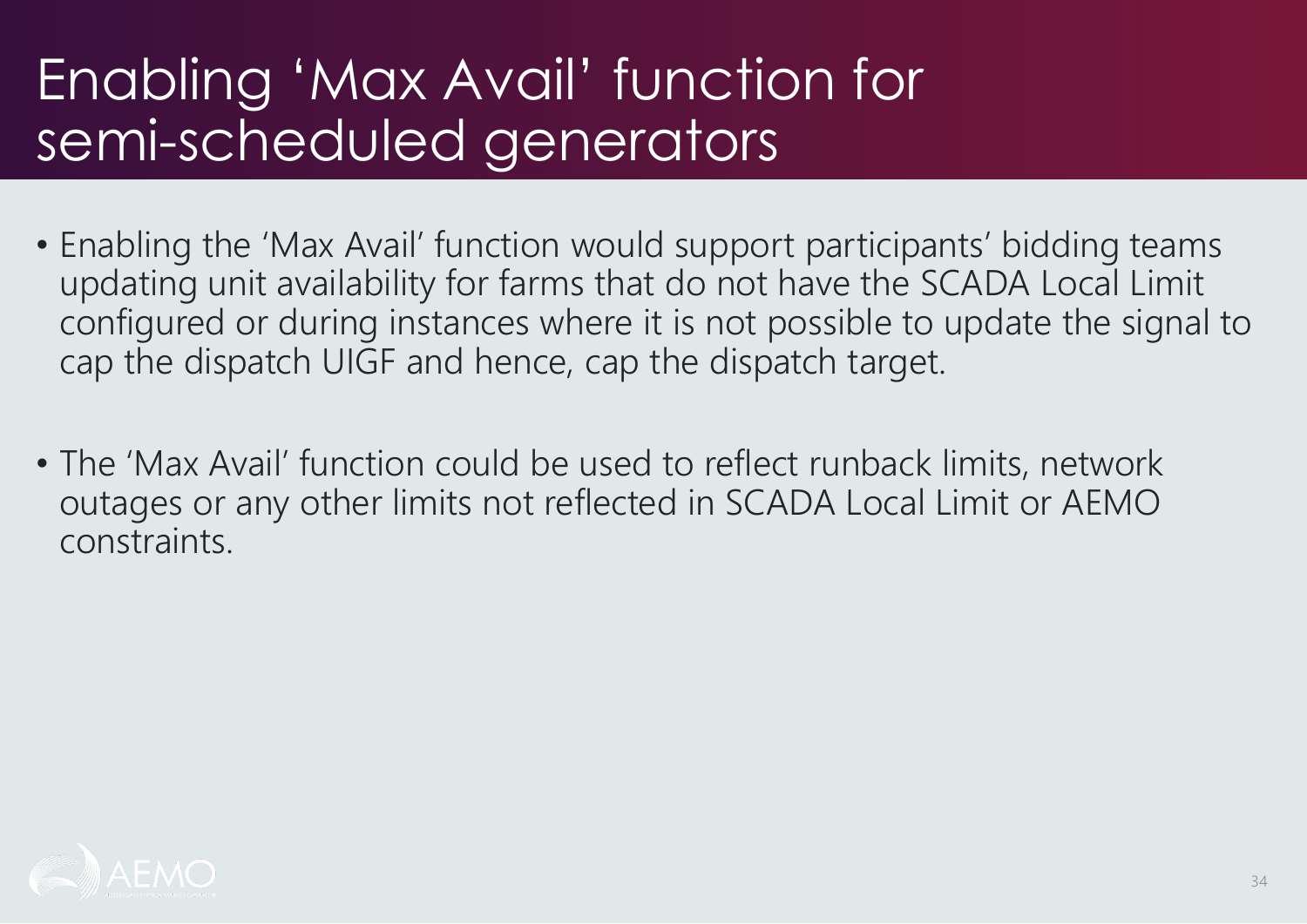## ARENA – Self-forecasting update

Carl Tidemann

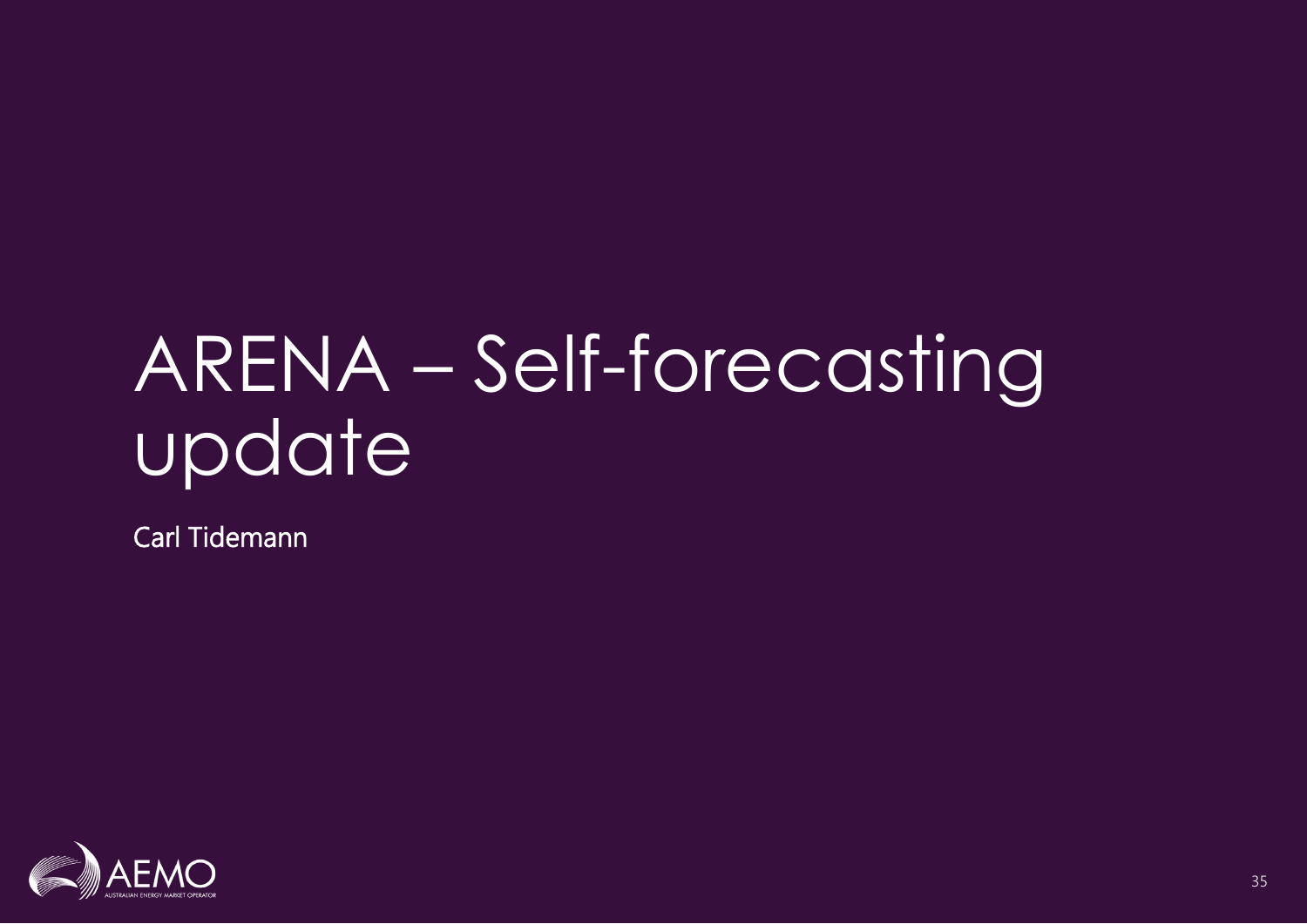## Questions and Discussion

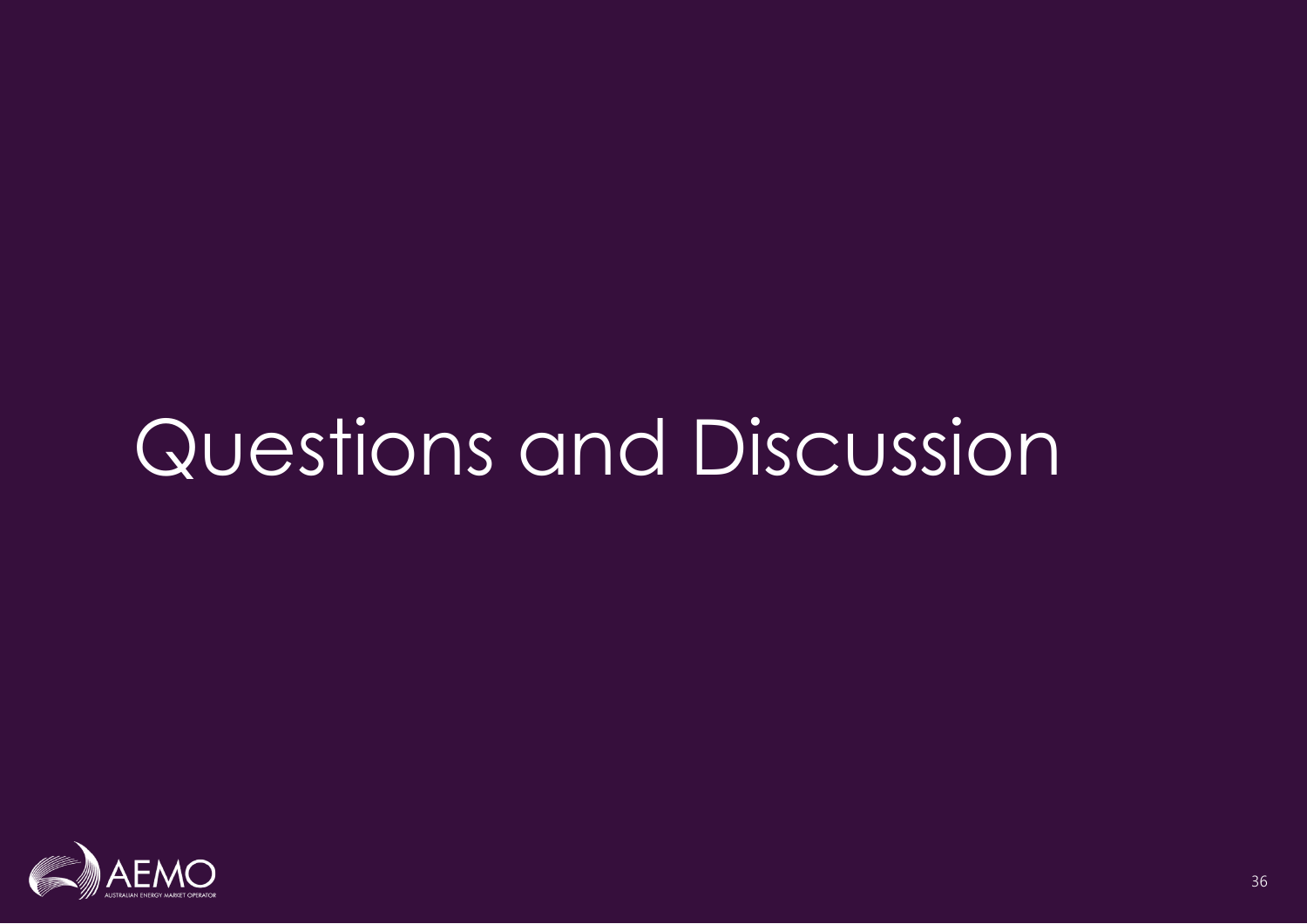#### Further information

AEMO Standard for Power System Data Communications – Sets out the standards with which Data Communication Providers must comply when transmitting data (SCADA) to and from AEMO.

[https://www.aemo.com.au/-/media/Files/Electricity/NEM/Network\\_Connections/Transmission-and-](https://www.aemo.com.au/-/media/Files/Electricity/NEM/Network_Connections/Transmission-and-Distribution/AEMO-Standard-for-Power-System-Data-Communications.pdf)Distribution/AEMO-Standard-for-Power-System-Data-Communications.pdf

*Ancillary Services Causer Pays Contribution Factors –* Causer pays factors and supporting data.

[https://aemo.com.au/en/energy-systems/electricity/national-electricity-market-nem/system-operations/ancillary](https://aemo.com.au/en/energy-systems/electricity/national-electricity-market-nem/system-operations/ancillary-services/ancillary-services-causer-pays-contribution-factors)services/ancillary-services-causer-pays-contribution-factors

*Dispatch* – Dispatch procedure providing instructions and guidelines covering market operations in relation to the operation of the power system.

https://www.aemo.com.au/-

[/media/Files/Electricity/NEM/Security\\_and\\_Reliability/Power\\_System\\_Ops/Procedures/SO\\_OP\\_3705---Dispatch.pdf](https://www.aemo.com.au/-/media/Files/Electricity/NEM/Security_and_Reliability/Power_System_Ops/Procedures/SO_OP_3705---Dispatch.pdf)

*Energy Conversion Model (ECM) Guidelines –* Current AWEFS and ASEFS ECM Guidelines.

[https://www.aemo.com.au/energy-systems/electricity/national-electricity-market-nem/system-operations/dispatch](https://www.aemo.com.au/energy-systems/electricity/national-electricity-market-nem/system-operations/dispatch-information/policy-and-process-documentation#forecasting)information/policy-and-process-documentation#forecasting

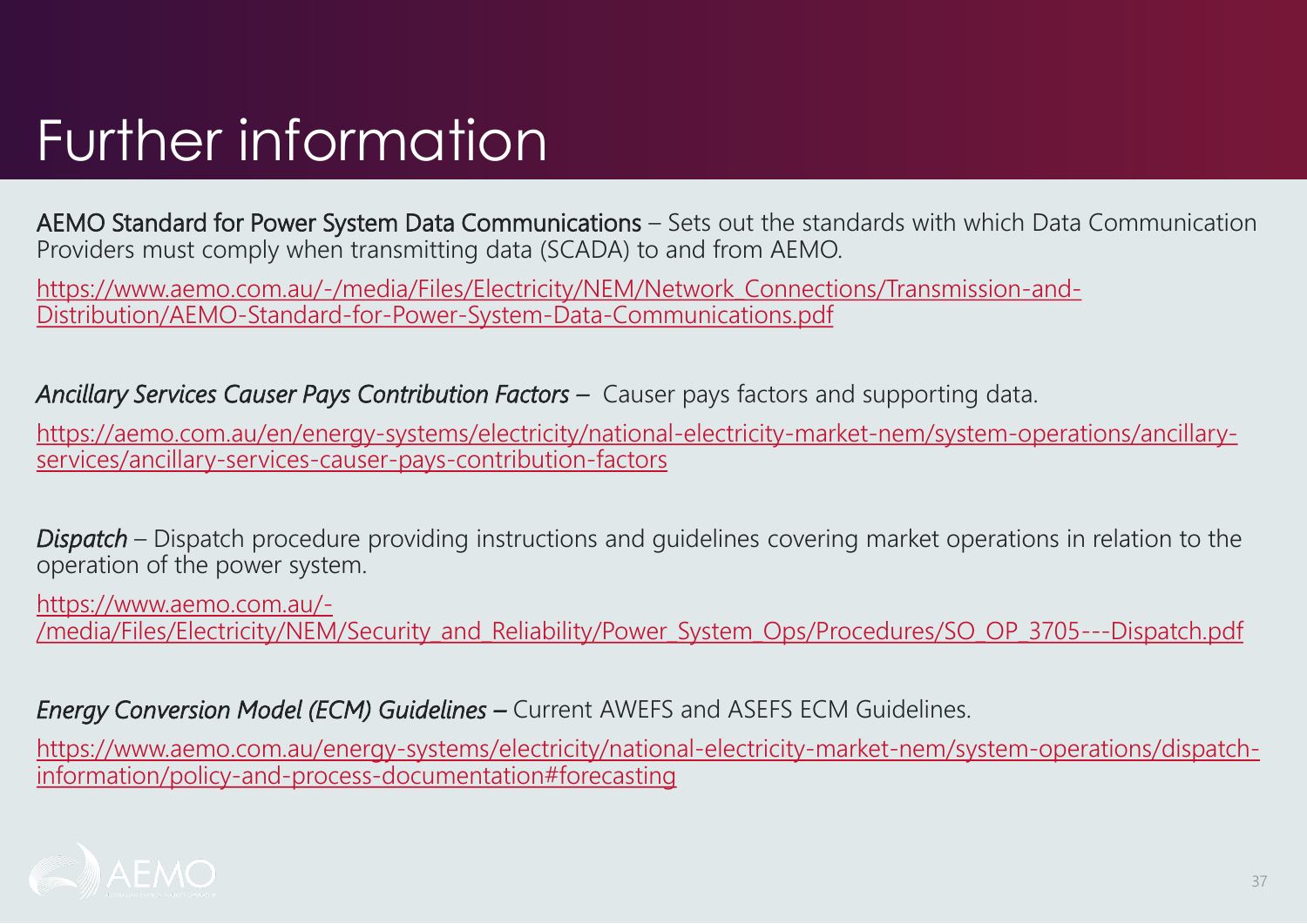### Further information

*Guide to Data Requirements for AWEFS and ASEFS -* Supplementary Wind and Solar ECM material.

[https://aemo.com.au/-/media/files/electricity/nem/security\\_and\\_reliability/dispatch/policy\\_and\\_process/guide-to](https://aemo.com.au/-/media/files/electricity/nem/security_and_reliability/dispatch/policy_and_process/guide-to-data-requirements-for-awefs-and-asefs.pdf)data-requirements-for-awefs-and-asefs.pdf

*Guide to Intermittent Generation* - Information regarding submitting intermittent generation availability to AEMO. <https://aemo.com.au/-/media/files/electricity/nem/it-systems-and-change/guide-to-intermittent-generation.pdf>

*Participant Self-forecasting* - Information and registration of semi-scheduled generators providing their own (self) dispatch forecast.

[https://www.aemo.com.au/energy-systems/electricity/national-electricity-market-nem/nem-forecasting-and](https://www.aemo.com.au/energy-systems/electricity/national-electricity-market-nem/nem-forecasting-and-planning/operational-forecasting/solar-and-wind-energy-forecasting/participant-forecasting)planning/operational-forecasting/solar-and-wind-energy-forecasting/participant-forecasting

Primary Frequency Response (PFR) – Information about the PFR requirement for scheduled and semi-scheduled generators.

<https://aemo.com.au/en/initiatives/major-programs/primary-frequency-response>